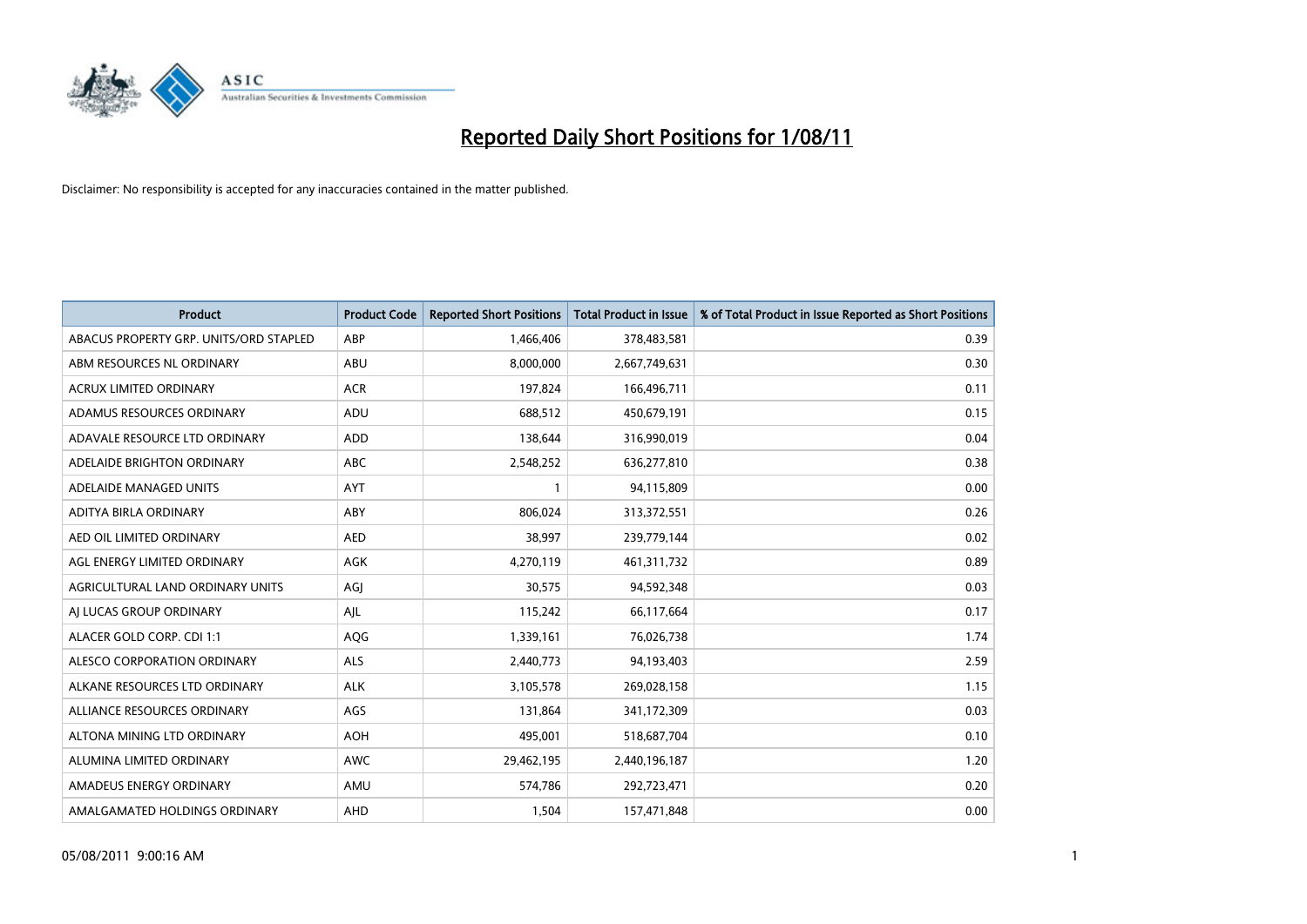

| <b>Product</b>                          | <b>Product Code</b> | <b>Reported Short Positions</b> | <b>Total Product in Issue</b> | % of Total Product in Issue Reported as Short Positions |
|-----------------------------------------|---------------------|---------------------------------|-------------------------------|---------------------------------------------------------|
| AMCOR LIMITED ORDINARY                  | <b>AMC</b>          | 10,354,680                      | 1,227,469,819                 | 0.81                                                    |
| AMP LIMITED ORDINARY                    | AMP                 | 9,700,819                       | 2,811,693,913                 | 0.31                                                    |
| AMPELLA MINING ORDINARY                 | <b>AMX</b>          | 753,951                         | 204,885,108                   | 0.37                                                    |
| ANSELL LIMITED ORDINARY                 | <b>ANN</b>          | 3,464,599                       | 133,011,550                   | 2.61                                                    |
| ANTARES ENERGY LTD ORDINARY             | <b>AZZ</b>          | 76,232                          | 268,479,139                   | 0.03                                                    |
| ANZ BANKING GRP LTD ORDINARY            | ANZ                 | 9,457,409                       | 2,628,882,899                 | 0.35                                                    |
| APA GROUP STAPLED SECURITIES            | <b>APA</b>          | 10,968,537                      | 634,116,029                   | 1.73                                                    |
| APEX MINERALS NL ORDINARY               | <b>AXM</b>          | 885,146                         | 5,550,243,713                 | 0.02                                                    |
| APN EUROPEAN RETAIL UNITS STAPLED SEC.  | <b>AEZ</b>          | 11,832                          | 544,910,660                   | 0.00                                                    |
| APN NEWS & MEDIA ORDINARY               | <b>APN</b>          | 26,205,189                      | 618,568,292                   | 4.21                                                    |
| AQUARIUS PLATINUM. ORDINARY             | <b>AQP</b>          | 3,979,642                       | 470,167,206                   | 0.85                                                    |
| AQUILA RESOURCES ORDINARY               | <b>AQA</b>          | 5,406,082                       | 374,368,499                   | 1.45                                                    |
| ARAFURA RESOURCE LTD ORDINARY           | <b>ARU</b>          | 5,683,264                       | 367,980,342                   | 1.53                                                    |
| ARB CORPORATION ORDINARY                | <b>ARP</b>          | 3.990                           | 72,481,302                    | 0.00                                                    |
| ARDENT LEISURE GROUP STAPLED SECURITIES | AAD                 | 620,946                         | 318,147,978                   | 0.19                                                    |
| ARISTOCRAT LEISURE ORDINARY             | <b>ALL</b>          | 30,201,372                      | 536,480,307                   | 5.62                                                    |
| ASCIANO LIMITED ORDINARY                | <b>AIO</b>          | 18,836,956                      | 2,926,103,883                 | 0.65                                                    |
| ASG GROUP LIMITED ORDINARY              | <b>ASZ</b>          | 124,554                         | 169,117,796                   | 0.07                                                    |
| ASPEN GROUP ORD/UNITS STAPLED           | <b>APZ</b>          | 1,162,345                       | 579,826,041                   | 0.21                                                    |
| ASPIRE MINING LTD ORDINARY              | <b>AKM</b>          | 248.028                         | 539,971,483                   | 0.05                                                    |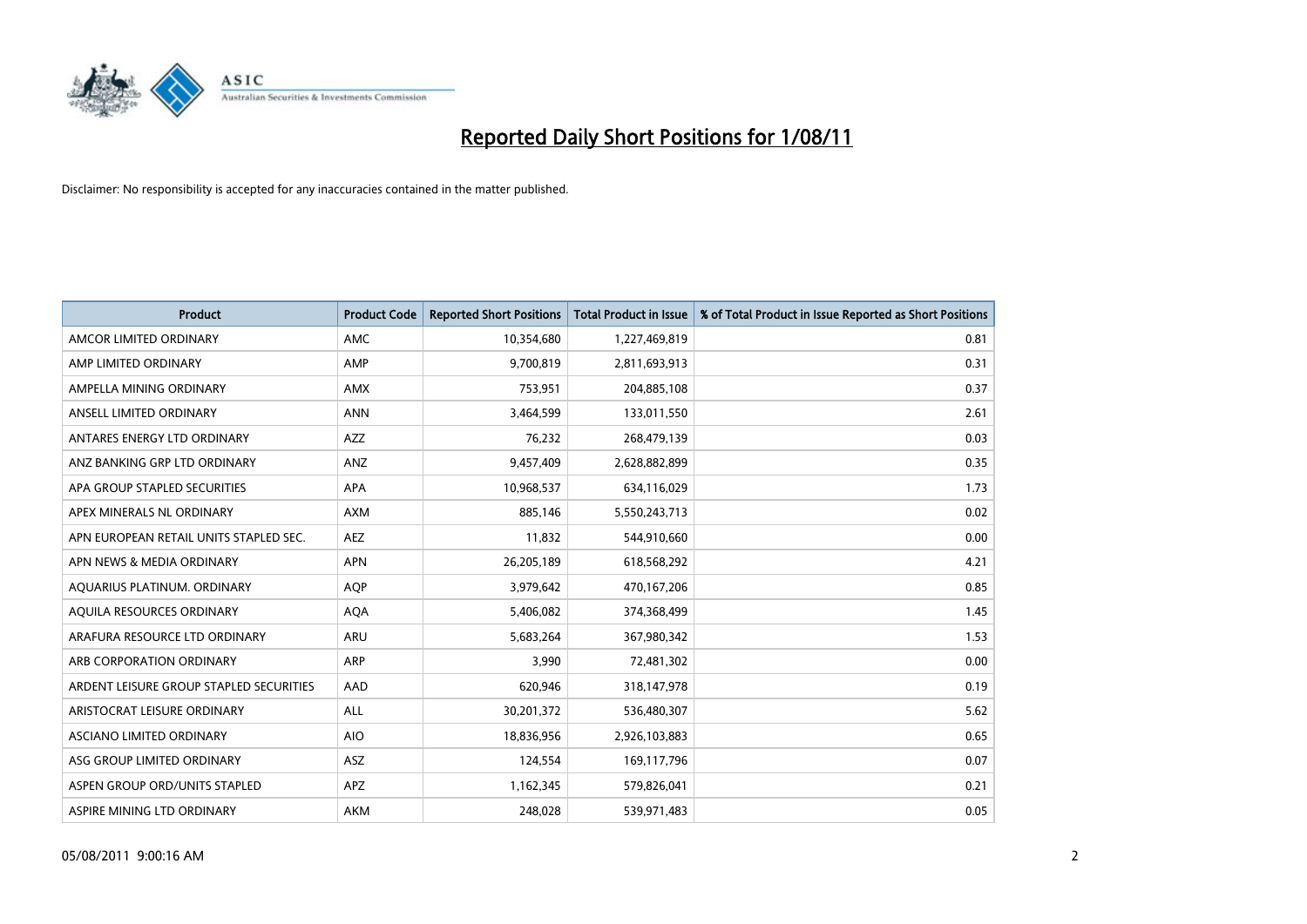

| <b>Product</b>                          | <b>Product Code</b> | <b>Reported Short Positions</b> | Total Product in Issue | % of Total Product in Issue Reported as Short Positions |
|-----------------------------------------|---------------------|---------------------------------|------------------------|---------------------------------------------------------|
| <b>ASTON RES LTD ORDINARY</b>           | <b>AZT</b>          | 555,627                         | 204,527,604            | 0.28                                                    |
| ASTRO JAP PROP GROUP STAPLED SECURITIES | AJA                 | 21,294                          | 58,445,002             | 0.04                                                    |
| ASX LIMITED ORDINARY                    | <b>ASX</b>          | 1,376,966                       | 175,136,729            | 0.79                                                    |
| ATLANTIC LIMITED ORDINARY               | ATI                 | 20,575                          | 113,691,216            | 0.02                                                    |
| ATLAS IRON LIMITED ORDINARY             | <b>AGO</b>          | 11,248,477                      | 826,541,142            | 1.34                                                    |
| <b>AURORA OIL &amp; GAS ORDINARY</b>    | <b>AUT</b>          | 3,965,362                       | 409,865,343            | 0.96                                                    |
| AUSDRILL LIMITED ORDINARY               | <b>ASL</b>          | 243,409                         | 301,452,517            | 0.07                                                    |
| AUSENCO LIMITED ORDINARY                | <b>AAX</b>          | 1,296,078                       | 122,987,022            | 1.05                                                    |
| AUSGOLD LIMITED ORDINARY                | <b>AUC</b>          | 71,360                          | 83,703,812             | 0.09                                                    |
| <b>AUSTAL LIMITED ORDINARY</b>          | ASB                 | 251,328                         | 188,069,638            | 0.13                                                    |
| AUSTAR UNITED ORDINARY                  | <b>AUN</b>          | 3,773,656                       | 1,271,505,737          | 0.29                                                    |
| <b>AUSTBROKERS HOLDINGS ORDINARY</b>    | <b>AUB</b>          | 196                             | 54,658,736             | 0.00                                                    |
| AUSTIN ENGINEERING ORDINARY             | ANG                 | 43,699                          | 71,864,403             | 0.05                                                    |
| <b>AUSTRALAND ASSETS ASSETS</b>         | AAZPB               | 1,168                           | 2,750,000              | 0.04                                                    |
| AUSTRALAND PROPERTY STAPLED SECURITY    | <b>ALZ</b>          | 641,017                         | 576,846,597            | 0.10                                                    |
| AUSTRALIAN AGRICULT. ORDINARY           | AAC                 | 1,332,785                       | 311,968,824            | 0.42                                                    |
| AUSTRALIAN EDUCATION UNITS              | <b>AEU</b>          | 625,000                         | 175,465,397            | 0.36                                                    |
| AUSTRALIAN INFRASTR. UNITS/ORDINARY     | <b>AIX</b>          | 1,612,149                       | 620,733,944            | 0.26                                                    |
| AUSTRALIAN MINES LTD ORDINARY           | <b>AUZ</b>          | 1,400,000                       | 576,910,315            | 0.24                                                    |
| AUSTRALIAN PHARM. ORDINARY              | API                 | 836,748                         | 488,115,883            | 0.16                                                    |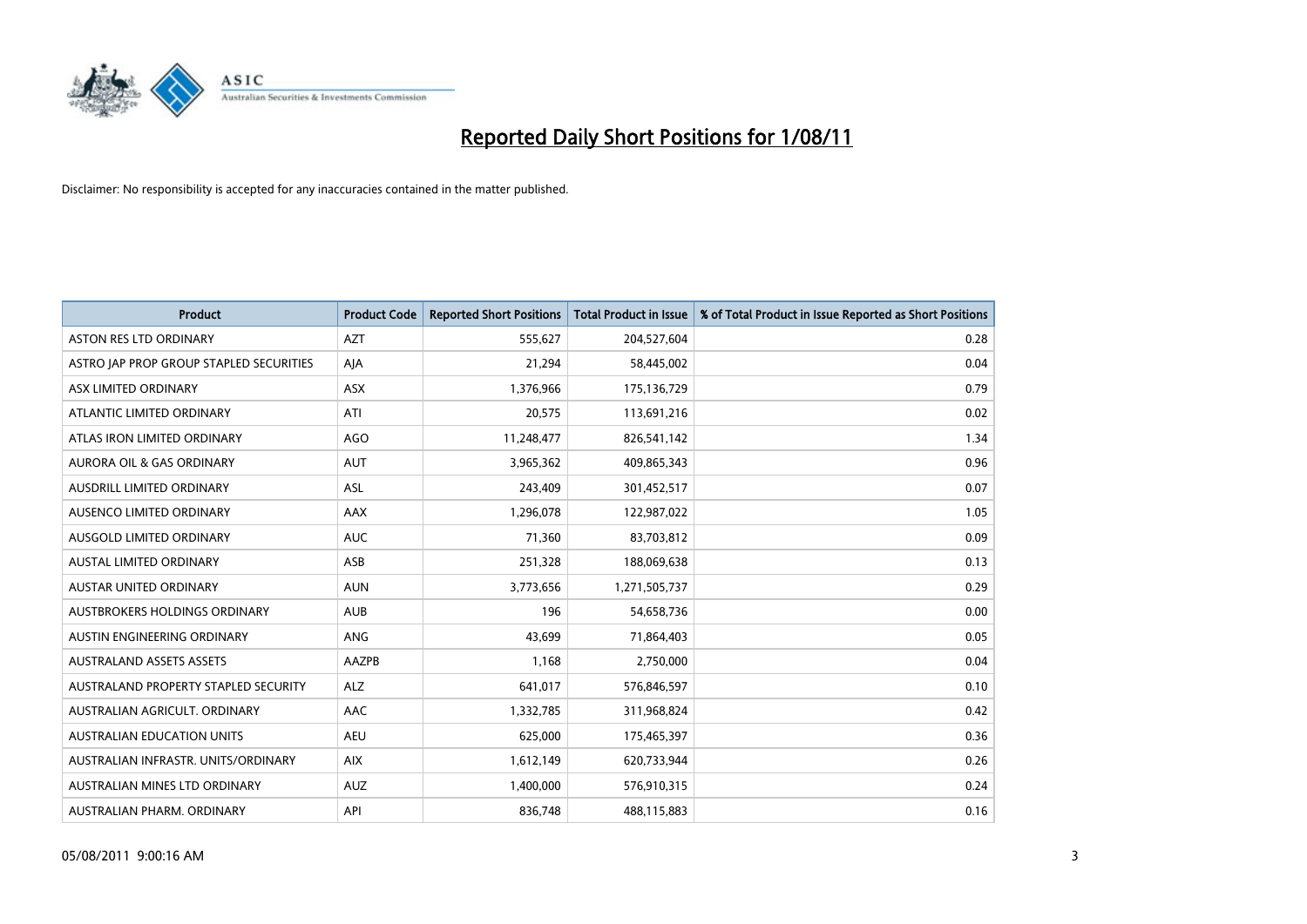

| <b>Product</b>                       | <b>Product Code</b> | <b>Reported Short Positions</b> | <b>Total Product in Issue</b> | % of Total Product in Issue Reported as Short Positions |
|--------------------------------------|---------------------|---------------------------------|-------------------------------|---------------------------------------------------------|
| <b>AUTOMOTIVE HOLDINGS ORDINARY</b>  | AHE                 | 29,966                          | 260,579,682                   | 0.01                                                    |
| AVANCO RESOURCES LTD ORDINARY        | AVB                 | 540,527                         | 789,173,517                   | 0.07                                                    |
| AVEXA LIMITED ORDINARY               | <b>AVX</b>          | 243,657                         | 847,688,779                   | 0.03                                                    |
| AWE LIMITED ORDINARY                 | <b>AWE</b>          | 4,787,833                       | 521,871,941                   | 0.91                                                    |
| AZUMAH RESOURCES ORDINARY            | <b>AZM</b>          | 243,919                         | 281,650,356                   | 0.09                                                    |
| <b>BANDANNA ENERGY ORDINARY</b>      | <b>BND</b>          | 881,772                         | 427,175,482                   | 0.20                                                    |
| BANK OF QUEENSLAND. ORDINARY         | <b>BOO</b>          | 5,117,206                       | 225,369,547                   | 2.26                                                    |
| <b>BANNERMAN RESOURCES ORDINARY</b>  | <b>BMN</b>          | 257,433                         | 234,435,934                   | 0.11                                                    |
| <b>BASE RES LIMITED ORDINARY</b>     | <b>BSE</b>          | 701,135                         | 165,341,114                   | 0.42                                                    |
| <b>BATHURST RESOURCES ORDINARY</b>   | <b>BTU</b>          | 5,891,269                       | 685,047,997                   | 0.85                                                    |
| <b>BAUXITE RESOURCE LTD ORDINARY</b> | <b>BAU</b>          | 109,797                         | 235,379,896                   | 0.05                                                    |
| <b>BC IRON LIMITED ORDINARY</b>      | <b>BCI</b>          | 182,573                         | 94,381,000                    | 0.20                                                    |
| BEACH ENERGY LIMITED ORDINARY        | <b>BPT</b>          | 3,634,791                       | 1,103,127,711                 | 0.32                                                    |
| BEADELL RESOURCE LTD ORDINARY        | <b>BDR</b>          | 1,232,868                       | 657,906,946                   | 0.18                                                    |
| BENDIGO AND ADELAIDE ORDINARY        | <b>BEN</b>          | 7,107,543                       | 360,301,182                   | 1.97                                                    |
| BERKELEY RESOURCES ORDINARY          | <b>BKY</b>          | 762,267                         | 174,298,273                   | 0.42                                                    |
| BETASHARES ASX RES ETF UNITS         | <b>ORE</b>          | 118,220                         | 4,519,432                     | 2.62                                                    |
| BHP BILLITON LIMITED ORDINARY        | <b>BHP</b>          | 38,427,662                      | 3,211,496,105                 | 1.16                                                    |
| <b>BILLABONG ORDINARY</b>            | <b>BBG</b>          | 19,507,957                      | 254,037,587                   | 7.64                                                    |
| <b>BIOTA HOLDINGS ORDINARY</b>       | <b>BTA</b>          | 2.097.859                       | 181,417,556                   | 1.15                                                    |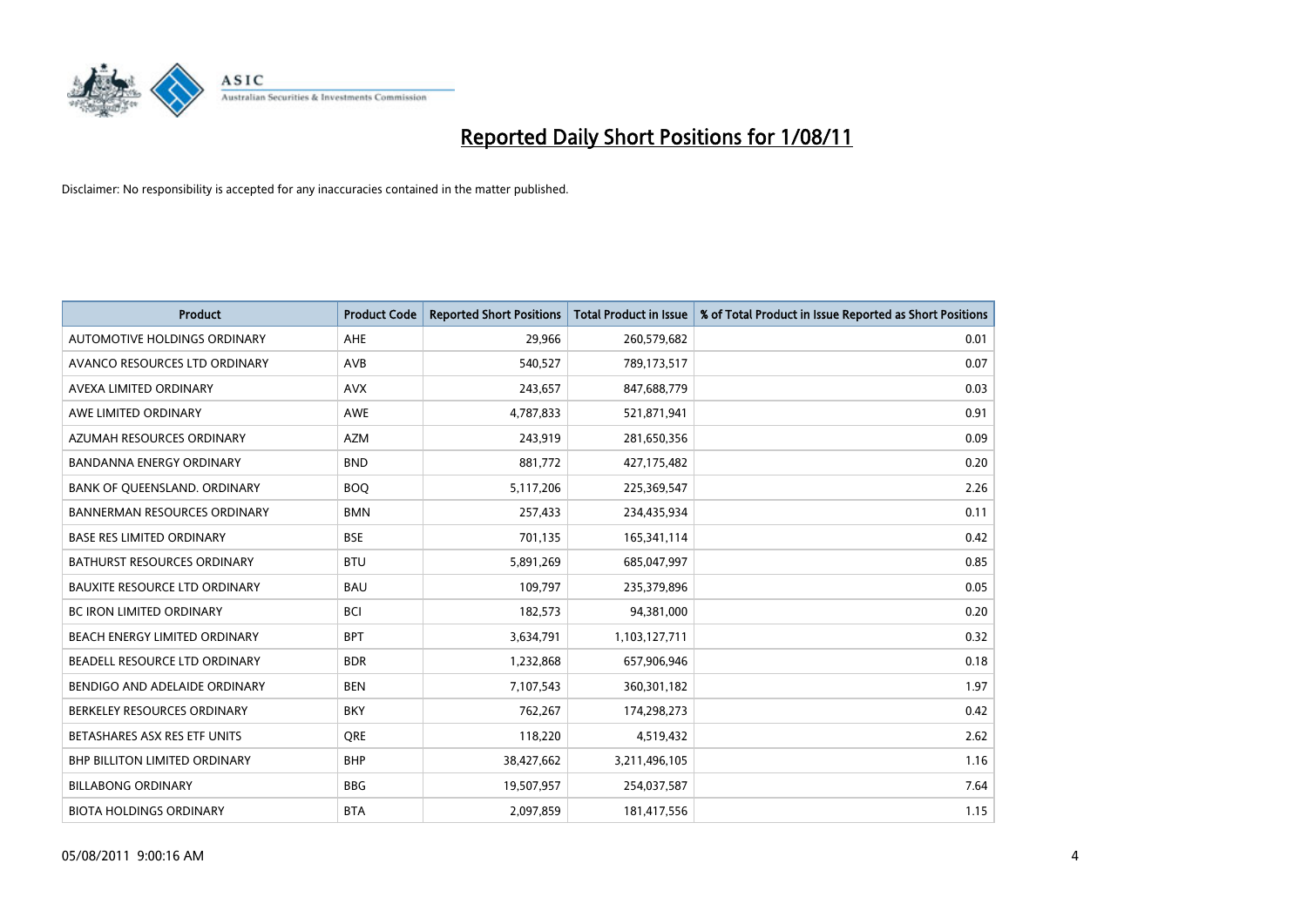

| <b>Product</b>                       | <b>Product Code</b> | <b>Reported Short Positions</b> | <b>Total Product in Issue</b> | % of Total Product in Issue Reported as Short Positions |
|--------------------------------------|---------------------|---------------------------------|-------------------------------|---------------------------------------------------------|
| <b>BISALLOY STEEL ORDINARY</b>       | <b>BIS</b>          | 84.480                          | 216,455,965                   | 0.04                                                    |
| BKI INVESTMENT LTD ORDINARY          | BKI                 | 508                             | 422,863,407                   | 0.00                                                    |
| <b>BLACKMORES LIMITED ORDINARY</b>   | <b>BKL</b>          | 7,151                           | 16,746,703                    | 0.04                                                    |
| <b>BLACKTHORN RESOURCES ORDINARY</b> | <b>BTR</b>          | 35,848                          | 122,918,000                   | 0.03                                                    |
| <b>BLUESCOPE STEEL LTD ORDINARY</b>  | <b>BSL</b>          | 93,354,974                      | 1,842,207,385                 | 5.04                                                    |
| <b>BOART LONGYEAR ORDINARY</b>       | <b>BLY</b>          | 7,856,904                       | 461,163,412                   | 1.68                                                    |
| <b>BOOM LOGISTICS ORDINARY</b>       | <b>BOL</b>          | 337,999                         | 465,011,147                   | 0.07                                                    |
| <b>BORAL LIMITED, ORDINARY</b>       | <b>BLD</b>          | 36,646,351                      | 729,925,990                   | 5.04                                                    |
| BOTSWANA METALS LTD ORDINARY         | <b>BML</b>          | 7,000                           | 143,717,013                   | 0.00                                                    |
| <b>BOW ENERGY LIMITED ORDINARY</b>   | <b>BOW</b>          | 7,700,777                       | 350,517,229                   | 2.19                                                    |
| <b>BRADKEN LIMITED ORDINARY</b>      | <b>BKN</b>          | 1,192,274                       | 161,837,406                   | 0.73                                                    |
| <b>BRAMBLES LIMITED ORDINARY</b>     | <b>BXB</b>          | 15,042,190                      | 1,479,383,874                 | 0.99                                                    |
| <b>BREVILLE GROUP LTD ORDINARY</b>   | <b>BRG</b>          | 2,739                           | 129,995,322                   | 0.00                                                    |
| <b>BRICKWORKS LIMITED ORDINARY</b>   | <b>BKW</b>          | 24,174                          | 147,567,333                   | 0.02                                                    |
| <b>BROCKMAN RESOURCES ORDINARY</b>   | <b>BRM</b>          | 69,778                          | 144,803,151                   | 0.05                                                    |
| BT INVESTMENT MNGMNT ORDINARY        | <b>BTT</b>          | 660,166                         | 160,000,000                   | 0.41                                                    |
| <b>BURU ENERGY ORDINARY</b>          | <b>BRU</b>          | 5,233,251                       | 182,840,549                   | 2.87                                                    |
| <b>BWP TRUST ORDINARY UNITS</b>      | <b>BWP</b>          | 1,320,675                       | 520,012,793                   | 0.24                                                    |
| CABCHARGE AUSTRALIA ORDINARY         | CAB                 | 794,833                         | 120,437,014                   | 0.64                                                    |
| CALTEX AUSTRALIA ORDINARY            | <b>CTX</b>          | 6,969,920                       | 270,000,000                   | 2.55                                                    |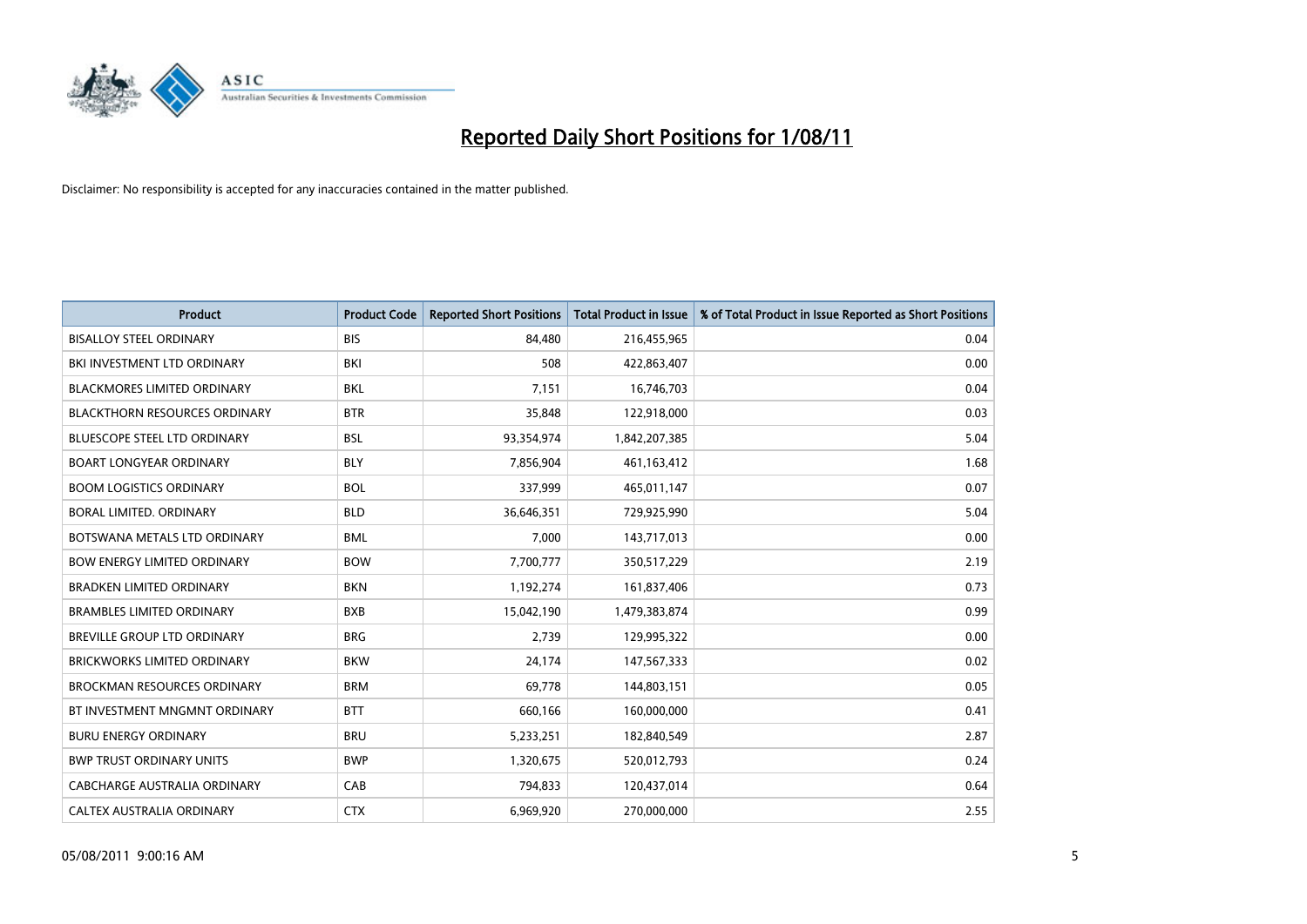

| <b>Product</b>                         | <b>Product Code</b> | <b>Reported Short Positions</b> | <b>Total Product in Issue</b> | % of Total Product in Issue Reported as Short Positions |
|----------------------------------------|---------------------|---------------------------------|-------------------------------|---------------------------------------------------------|
| <b>CAMPBELL BROTHERS ORDINARY</b>      | <b>CPB</b>          | 107,950                         | 67,503,411                    | 0.16                                                    |
| CAPE LAMBERT RES LTD ORDINARY          | <b>CFE</b>          | 1,559,123                       | 626,399,603                   | 0.24                                                    |
| <b>CARBON ENERGY ORDINARY</b>          | <b>CNX</b>          | 2,666,825                       | 698,517,858                   | 0.36                                                    |
| CARDNO LIMITED ORDINARY                | <b>CDD</b>          | 4,669                           | 109,443,594                   | 0.00                                                    |
| CARNARVON PETROLEUM ORDINARY           | <b>CVN</b>          | 3,056,490                       | 690,320,634                   | 0.44                                                    |
| <b>CARNEGIE WAVE ENERGY ORDINARY</b>   | <b>CWE</b>          | 83,000                          | 899,087,627                   | 0.01                                                    |
| CARPATHIAN RESOURCES ORDINARY          | <b>CPN</b>          | 75.000                          | 265,533,501                   | 0.03                                                    |
| CARPENTARIA EXP. LTD ORDINARY          | CAP                 | 9,777                           | 98,741,301                    | 0.01                                                    |
| CARSALES.COM LTD ORDINARY              | <b>CRZ</b>          | 12,289,678                      | 233,729,722                   | 5.25                                                    |
| CASH CONVERTERS ORD/DIV ACCESS         | CCV                 | 193.692                         | 379,761,025                   | 0.04                                                    |
| <b>CASPIAN OIL &amp; GAS ORDINARY</b>  | <b>CIG</b>          | 50,000                          | 1,331,500,513                 | 0.00                                                    |
| CATALPA RESOURCES ORDINARY             | CAH                 | 227,137                         | 178,095,822                   | 0.12                                                    |
| <b>CEC GROUP LIMITED ORDINARY</b>      | <b>CEG</b>          | 1.750                           | 79,662,662                    | 0.00                                                    |
| <b>CELLNET GROUP ORDINARY</b>          | <b>CLT</b>          | 1,342                           | 61,286,754                    | 0.00                                                    |
| CENTRAL PETROLEUM ORDINARY             | <b>CTP</b>          | 11,455                          | 982,298,842                   | 0.00                                                    |
| CENTRO PROPERTIES UNITS/ORD STAPLED    | <b>CNP</b>          | 6,692                           | 972,414,514                   | 0.00                                                    |
| CENTRO RETAIL GROUP STAPLED SECURITIES | <b>CER</b>          | 606,507                         | 2,286,399,424                 | 0.02                                                    |
| CERAMIC FUEL CELLS ORDINARY            | CFU                 | 1,266,330                       | 1,201,353,566                 | 0.10                                                    |
| <b>CFS RETAIL PROPERTY UNITS</b>       | <b>CFX</b>          | 44,199,954                      | 2,839,591,911                 | 1.53                                                    |
| <b>CGA MINING LIMITED ORDINARY</b>     | <b>CGX</b>          | 131,600                         | 333,425,726                   | 0.04                                                    |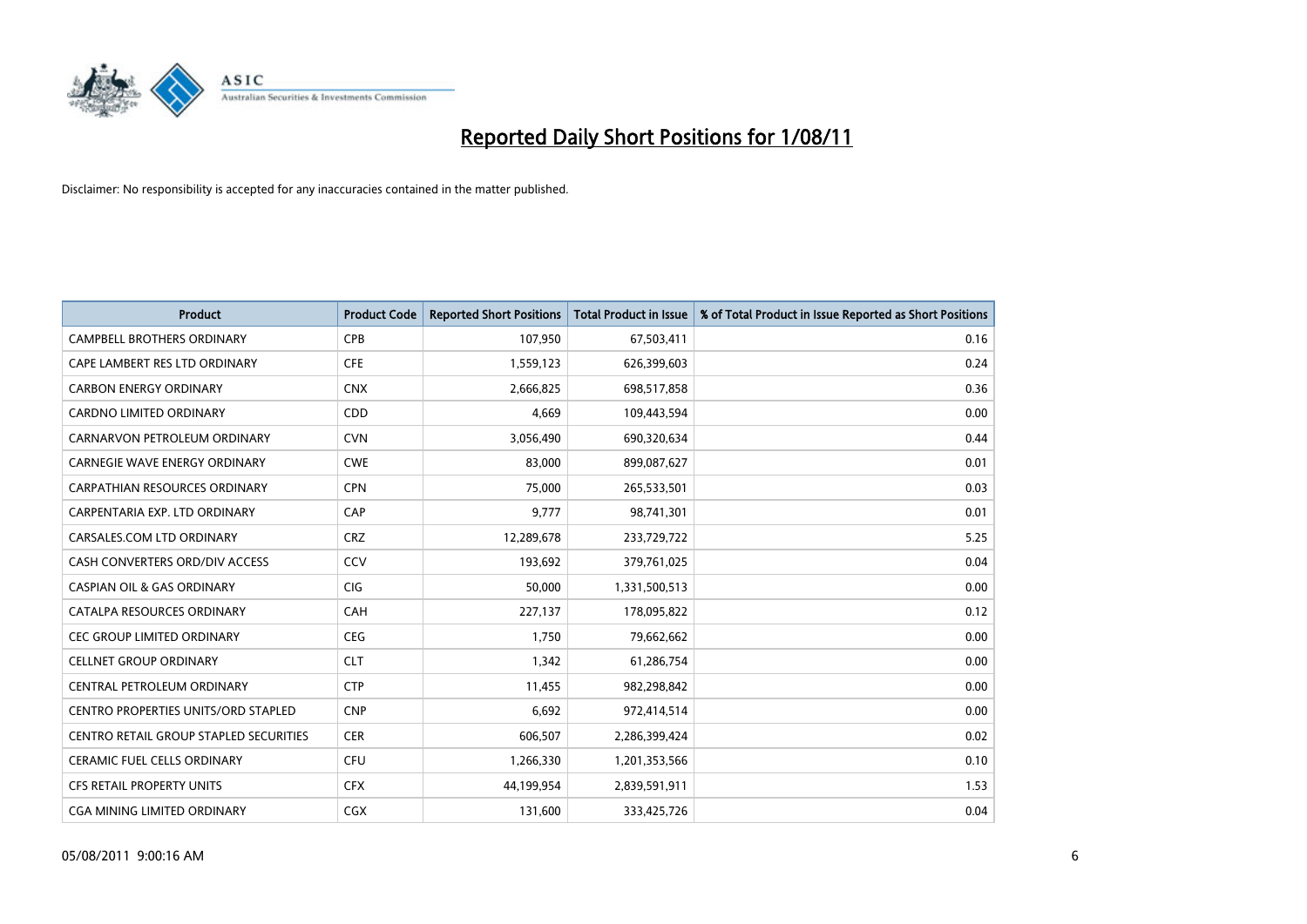

| <b>Product</b>                          | <b>Product Code</b> | <b>Reported Short Positions</b> | <b>Total Product in Issue</b> | % of Total Product in Issue Reported as Short Positions |
|-----------------------------------------|---------------------|---------------------------------|-------------------------------|---------------------------------------------------------|
| CHALLENGER DIV.PRO. STAPLED UNITS       | <b>CDI</b>          | 131,273                         | 906,046,047                   | 0.01                                                    |
| CHALLENGER INFRAST. STAPLED UNITS       | <b>CIF</b>          | 8,204                           | 316,223,785                   | 0.00                                                    |
| <b>CHALLENGER LIMITED ORDINARY</b>      | <b>CGF</b>          | 7,316,124                       | 496,747,954                   | 1.45                                                    |
| CHANDLER MACLEOD LTD ORDINARY           | <b>CMG</b>          | 11,970                          | 466,466,720                   | 0.00                                                    |
| CHARTER HALL GROUP STAPLED US PROHIBIT. | <b>CHC</b>          | 1,419,016                       | 307,866,815                   | 0.46                                                    |
| <b>CHARTER HALL OFFICE UNIT</b>         | CQO                 | 1,387,450                       | 493,319,730                   | 0.28                                                    |
| <b>CHARTER HALL RETAIL UNITS</b>        | <b>COR</b>          | 46,268                          | 302,162,079                   | 0.01                                                    |
| CITIGOLD CORP LTD ORDINARY              | <b>CTO</b>          | 2,059,217                       | 1,105,078,301                 | 0.18                                                    |
| <b>CLARIUS GRP LTD ORDINARY</b>         | <b>CND</b>          | 162,238                         | 88,161,315                    | 0.18                                                    |
| CLINUVEL PHARMACEUT, ORDINARY           | <b>CUV</b>          | 4,127                           | 30,381,706                    | 0.01                                                    |
| <b>CLOUGH LIMITED ORDINARY</b>          | <b>CLO</b>          | 137,796                         | 769,801,269                   | 0.01                                                    |
| <b>CO2 GROUP LIMITED ORDINARY</b>       | COZ                 | 825,299                         | 279,557,526                   | 0.30                                                    |
| <b>COAL &amp; ALLIED ORDINARY</b>       | <b>CNA</b>          | 9,925                           | 86,584,735                    | 0.00                                                    |
| COAL OF AFRICA LTD ORDINARY             | <b>CZA</b>          | 577,486                         | 531,139,661                   | 0.10                                                    |
| <b>COALSPUR MINES LTD ORDINARY</b>      | <b>CPL</b>          | 976,104                         | 579,768,744                   | 0.16                                                    |
| <b>COALWORKS LIMITED ORDINARY</b>       | <b>CWK</b>          | 113,994                         | 149,088,955                   | 0.08                                                    |
| COCA-COLA AMATIL ORDINARY               | <b>CCL</b>          | 7,526,399                       | 758,043,096                   | 0.99                                                    |
| COCHLEAR LIMITED ORDINARY               | <b>COH</b>          | 1,224,427                       | 56,745,023                    | 2.13                                                    |
| <b>COCKATOO COAL ORDINARY</b>           | <b>COK</b>          | 4,002,113                       | 1,016,096,908                 | 0.38                                                    |
| <b>COFFEY INTERNATIONAL ORDINARY</b>    | COF                 | 16,219                          | 134,066,081                   | 0.01                                                    |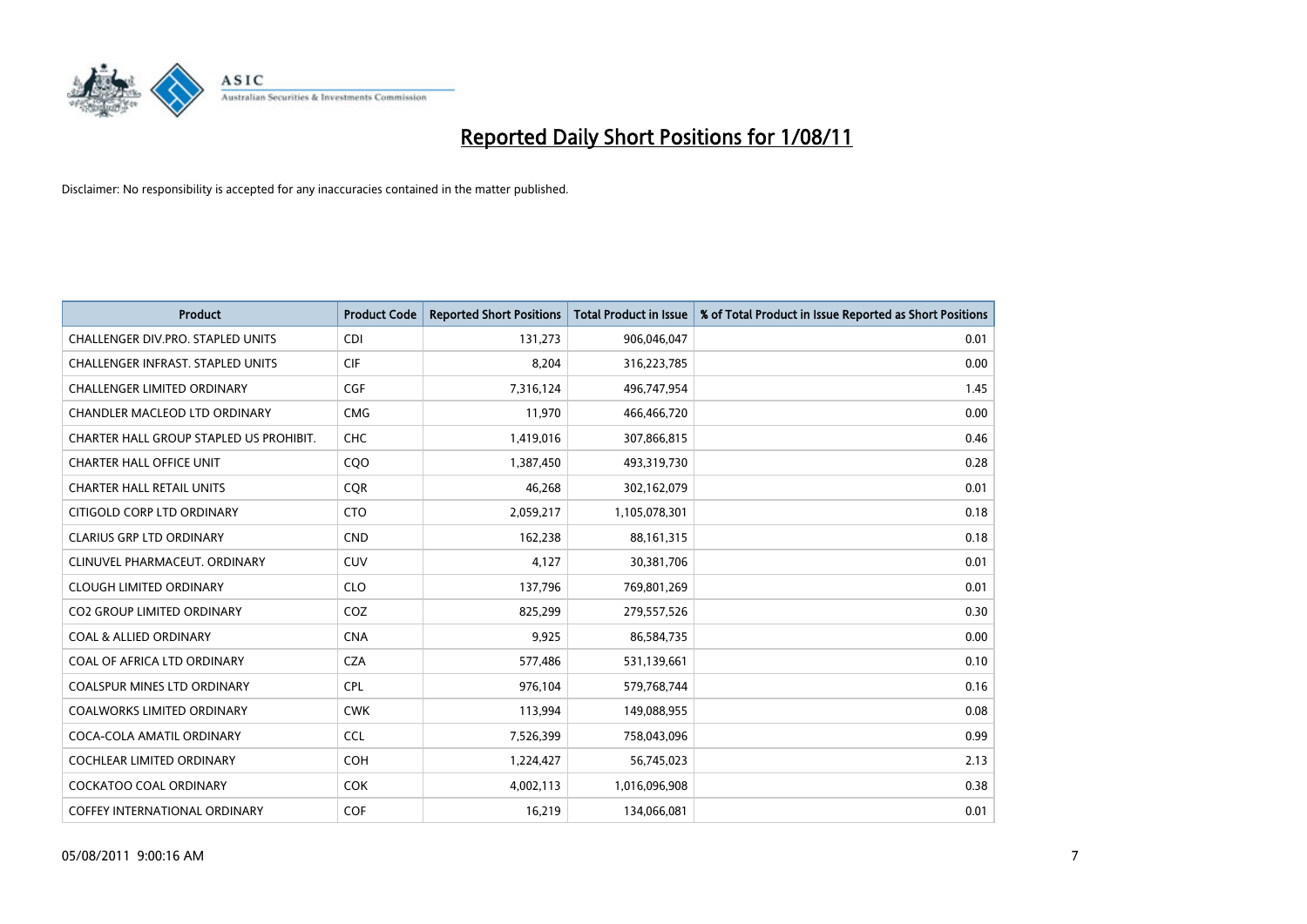

| <b>Product</b>                          | <b>Product Code</b> | <b>Reported Short Positions</b> | <b>Total Product in Issue</b> | % of Total Product in Issue Reported as Short Positions |
|-----------------------------------------|---------------------|---------------------------------|-------------------------------|---------------------------------------------------------|
| <b>COKAL LTD ORDINARY</b>               | <b>CKA</b>          | 392,815                         | 129,240,735                   | 0.30                                                    |
| COMMONWEALTH BANK, ORDINARY             | <b>CBA</b>          | 22,884,713                      | 1,558,647,244                 | 1.42                                                    |
| <b>COMMONWEALTH PROP ORDINARY UNITS</b> | <b>CPA</b>          | 37,135,028                      | 2,449,599,711                 | 1.52                                                    |
| <b>COMPASS RESOURCES ORDINARY</b>       | <b>CMR</b>          | 160,952                         | 147,402,920                   | 0.11                                                    |
| <b>COMPUTERSHARE LTD ORDINARY</b>       | CPU                 | 3,699,676                       | 555,664,059                   | 0.63                                                    |
| <b>CONNECTEAST GROUP STAPLED</b>        | CEU                 | 11,097,922                      | 3,940,145,951                 | 0.28                                                    |
| CONQUEST MINING ORDINARY                | CQT                 | 1,440,176                       | 583,241,478                   | 0.24                                                    |
| CONSOLIDATED MEDIA, ORDINARY            | <b>CMJ</b>          | 1,603,320                       | 561,834,996                   | 0.28                                                    |
| CONTANGO MICROCAP ORDINARY              | <b>CTN</b>          | 7,500                           | 146,423,793                   | 0.01                                                    |
| CONTINENTAL COAL LTD ORDINARY           | CCC                 | 739,375                         | 2,415,170,317                 | 0.03                                                    |
| <b>COOPER ENERGY LTD ORDINARY</b>       | <b>COE</b>          | 89,539                          | 292,576,001                   | 0.03                                                    |
| <b>COPPER STRIKE LTD ORDINARY</b>       | <b>CSE</b>          | 714                             | 129,455,571                   | 0.00                                                    |
| <b>CORDLIFE LIMITED ORDINARY</b>        | CBB                 |                                 | 150,887,354                   | 0.00                                                    |
| <b>COUNT FINANCIAL ORDINARY</b>         | COU                 | 626,745                         | 262,247,830                   | 0.24                                                    |
| CREDIT CORP GROUP ORDINARY              | CCP                 | 1,635                           | 45,210,752                    | 0.00                                                    |
| <b>CROMWELL PROP STAPLED SECURITIES</b> | <b>CMW</b>          | 82,912                          | 964,737,315                   | 0.01                                                    |
| <b>CROWN LIMITED ORDINARY</b>           | <b>CWN</b>          | 1,531,056                       | 754,131,800                   | 0.18                                                    |
| <b>CRUSADER RESOURCES ORDINARY</b>      | CAS                 | 250,000                         | 90,766,040                    | 0.28                                                    |
| <b>CSG LIMITED ORDINARY</b>             | CSV                 | 953,412                         | 282,567,499                   | 0.33                                                    |
| <b>CSL LIMITED ORDINARY</b>             | <b>CSL</b>          | 7,314,948                       | 527,960,909                   | 1.36                                                    |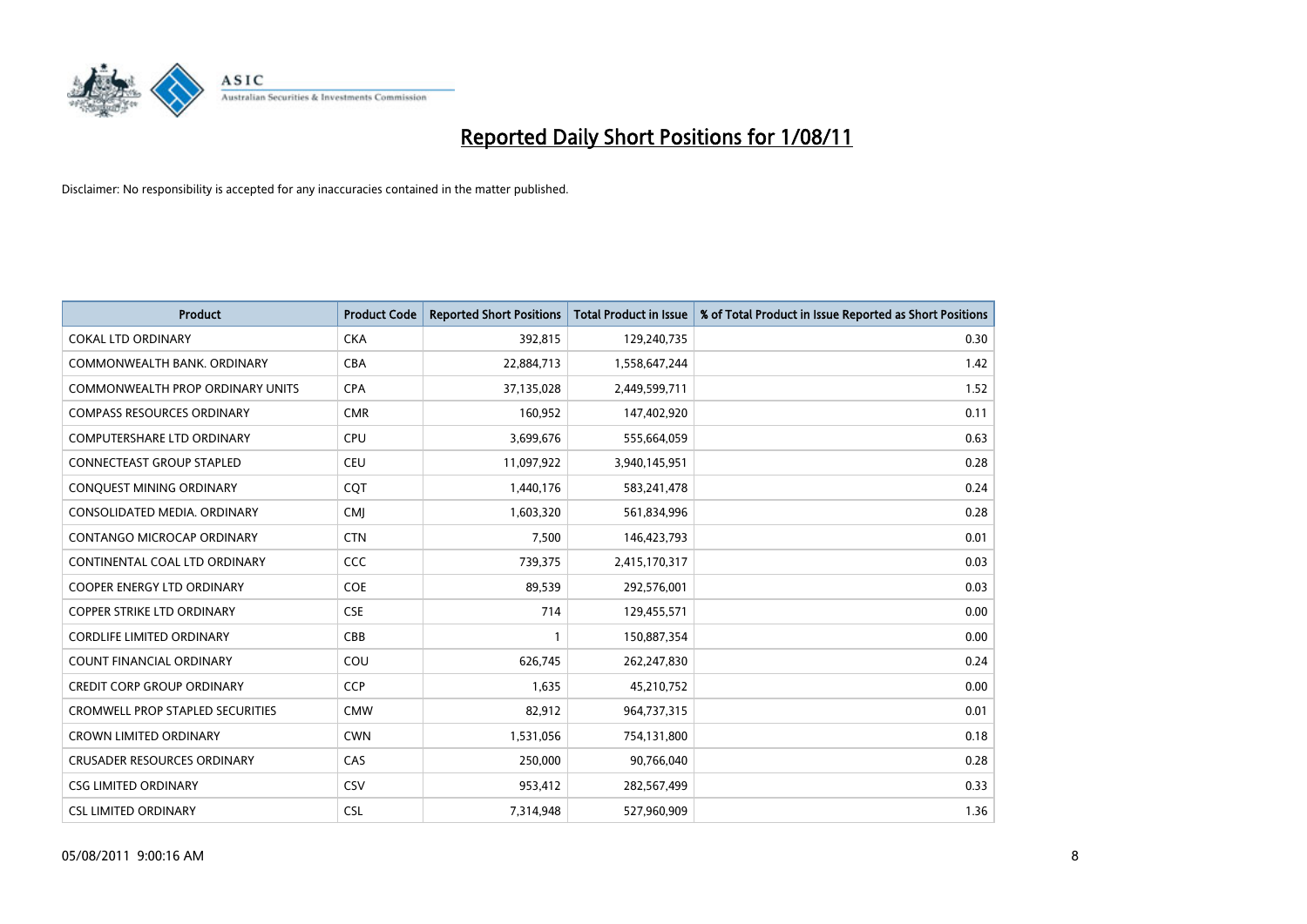

| <b>Product</b>                     | <b>Product Code</b> | <b>Reported Short Positions</b> | <b>Total Product in Issue</b> | % of Total Product in Issue Reported as Short Positions |
|------------------------------------|---------------------|---------------------------------|-------------------------------|---------------------------------------------------------|
| <b>CSR LIMITED ORDINARY</b>        | <b>CSR</b>          | 14,647,625                      | 506,000,315                   | 2.88                                                    |
| <b>CUDECO LIMITED ORDINARY</b>     | CDU                 | 1,204,177                       | 142,654,900                   | 0.84                                                    |
| <b>CUSTOMERS LIMITED ORDINARY</b>  | <b>CUS</b>          | 59,550                          | 134,869,357                   | 0.04                                                    |
| DART ENERGY LTD ORDINARY           | <b>DTE</b>          | 6,947,474                       | 720,674,545                   | 0.97                                                    |
| DAVID JONES LIMITED ORDINARY       | <b>DIS</b>          | 34,717,370                      | 520,751,395                   | 6.64                                                    |
| DECMIL GROUP LIMITED ORDINARY      | <b>DCG</b>          | 71,112                          | 124,254,568                   | 0.05                                                    |
| DEEP YELLOW LIMITED ORDINARY       | <b>DYL</b>          | 29,982                          | 1,127,534,458                 | 0.00                                                    |
| DEVINE LIMITED ORDINARY            | <b>DVN</b>          | 1,000                           | 634,918,223                   | 0.00                                                    |
| DEXUS PROPERTY GROUP STAPLED UNITS | <b>DXS</b>          | 45,042,246                      | 4,839,024,176                 | 0.90                                                    |
| DISCOVERY METALS LTD ORDINARY      | <b>DML</b>          | 7,409,333                       | 437,114,481                   | 1.67                                                    |
| DOMINO PIZZA ENTERPR ORDINARY      | <b>DMP</b>          | 254,189                         | 68,407,674                    | 0.37                                                    |
| DOWNER EDI LIMITED ORDINARY        | <b>DOW</b>          | 6,446,271                       | 429,100,296                   | 1.48                                                    |
| DRILLSEARCH ENERGY ORDINARY        | <b>DLS</b>          | 1,122,400                       | 304,176,742                   | 0.37                                                    |
| DUET GROUP STAPLED US PROHIBIT.    | <b>DUE</b>          | 1,931,690                       | 909,692,991                   | 0.21                                                    |
| DULUXGROUP LIMITED ORDINARY        | <b>DLX</b>          | 8,025,331                       | 367,456,259                   | 2.17                                                    |
| DWS ADVANCED ORDINARY              | <b>DWS</b>          | 95,691                          | 132,362,763                   | 0.07                                                    |
| <b>EASTERN STAR GAS ORDINARY</b>   | ESG                 | 3,286,291                       | 991,767,041                   | 0.32                                                    |
| ECHO ENTERTAINMENT ORDINARY        | <b>EGP</b>          | 953,907                         | 688,019,737                   | 0.13                                                    |
| <b>ELDERS LIMITED ORDINARY</b>     | <b>ELD</b>          | 17,249,815                      | 448,598,480                   | 3.83                                                    |
| ELDORADO GOLD CORP CDI 1:1         | EAU                 | 16,351                          | 11,658,431                    | 0.14                                                    |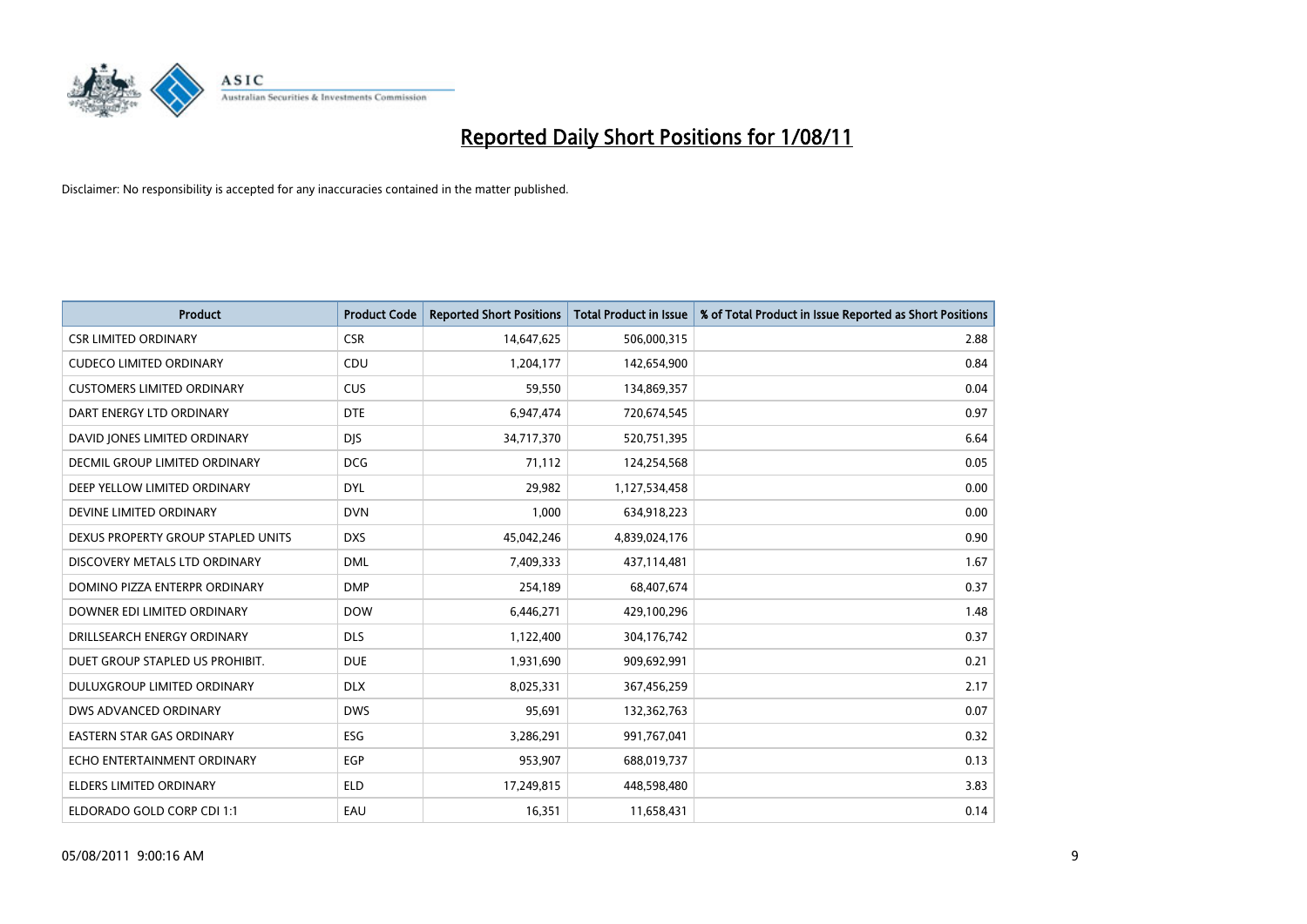

| <b>Product</b>                        | <b>Product Code</b> | <b>Reported Short Positions</b> | <b>Total Product in Issue</b> | % of Total Product in Issue Reported as Short Positions |
|---------------------------------------|---------------------|---------------------------------|-------------------------------|---------------------------------------------------------|
| ELEMENTAL MINERALS ORDINARY           | <b>ELM</b>          | 90,822                          | 173,223,082                   | 0.05                                                    |
| ELEMENTOS LIMITED ORDINARY            | <b>ELT</b>          | 8                               | 77,068,979                    | 0.00                                                    |
| ELIXIR PETROLEUM LTD ORDINARY         | <b>EXR</b>          | 324,400                         | 188,988,472                   | 0.17                                                    |
| <b>EMECO HOLDINGS ORDINARY</b>        | <b>EHL</b>          | 1,982,035                       | 631,237,586                   | 0.30                                                    |
| ENERGIA MINERALS LTD ORDINARY         | <b>EMX</b>          | 139,366                         | 82,500,005                    | 0.17                                                    |
| <b>ENERGY RESOURCES ORDINARY 'A'</b>  | <b>ERA</b>          | 5,030,429                       | 190,737,934                   | 2.68                                                    |
| <b>ENERGY WORLD CORPOR, ORDINARY</b>  | <b>EWC</b>          | 22,181,022                      | 1,734,166,672                 | 1.27                                                    |
| <b>ENTEK ENERGY LTD ORDINARY</b>      | <b>ETE</b>          | 489,903                         | 510,657,387                   | 0.10                                                    |
| <b>ENTELLECT LIMITED ORDINARY</b>     | <b>ESN</b>          | 464,050                         | 952,737,932                   | 0.05                                                    |
| <b>ENVESTRA LIMITED ORDINARY</b>      | <b>ENV</b>          | 3,202,171                       | 1,468,560,201                 | 0.21                                                    |
| <b>EXTRACT RESOURCES ORDINARY</b>     | <b>EXT</b>          | 525,427                         | 251,336,404                   | 0.19                                                    |
| FAIRFAX MEDIA LTD ORDINARY            | <b>FXI</b>          | 295,350,465                     | 2,351,955,725                 | 12.55                                                   |
| <b>FANTASTIC HOLDINGS ORDINARY</b>    | <b>FAN</b>          | 1,223                           | 102,739,538                   | 0.00                                                    |
| <b>FAR LTD ORDINARY</b>               | <b>FAR</b>          | 21,000,000                      | 1,245,401,164                 | 1.69                                                    |
| FERRAUS LIMITED ORDINARY              | <b>FRS</b>          | 370                             | 249,598,565                   | 0.00                                                    |
| FISHER & PAYKEL APP. ORDINARY         | <b>FPA</b>          | 18,298                          | 724,235,162                   | 0.00                                                    |
| FISHER & PAYKEL H. ORDINARY           | <b>FPH</b>          | 2,418,209                       | 525,362,450                   | 0.46                                                    |
| FKP PROPERTY GROUP STAPLED SECURITIES | <b>FKP</b>          | 29,539,604                      | 1,185,077,223                 | 2.47                                                    |
| FLEETWOOD CORP ORDINARY               | <b>FWD</b>          | 560,669                         | 57,847,937                    | 0.95                                                    |
| <b>FLETCHER BUILDING ORDINARY</b>     | <b>FBU</b>          | 6,931,003                       | 678,573,570                   | 1.04                                                    |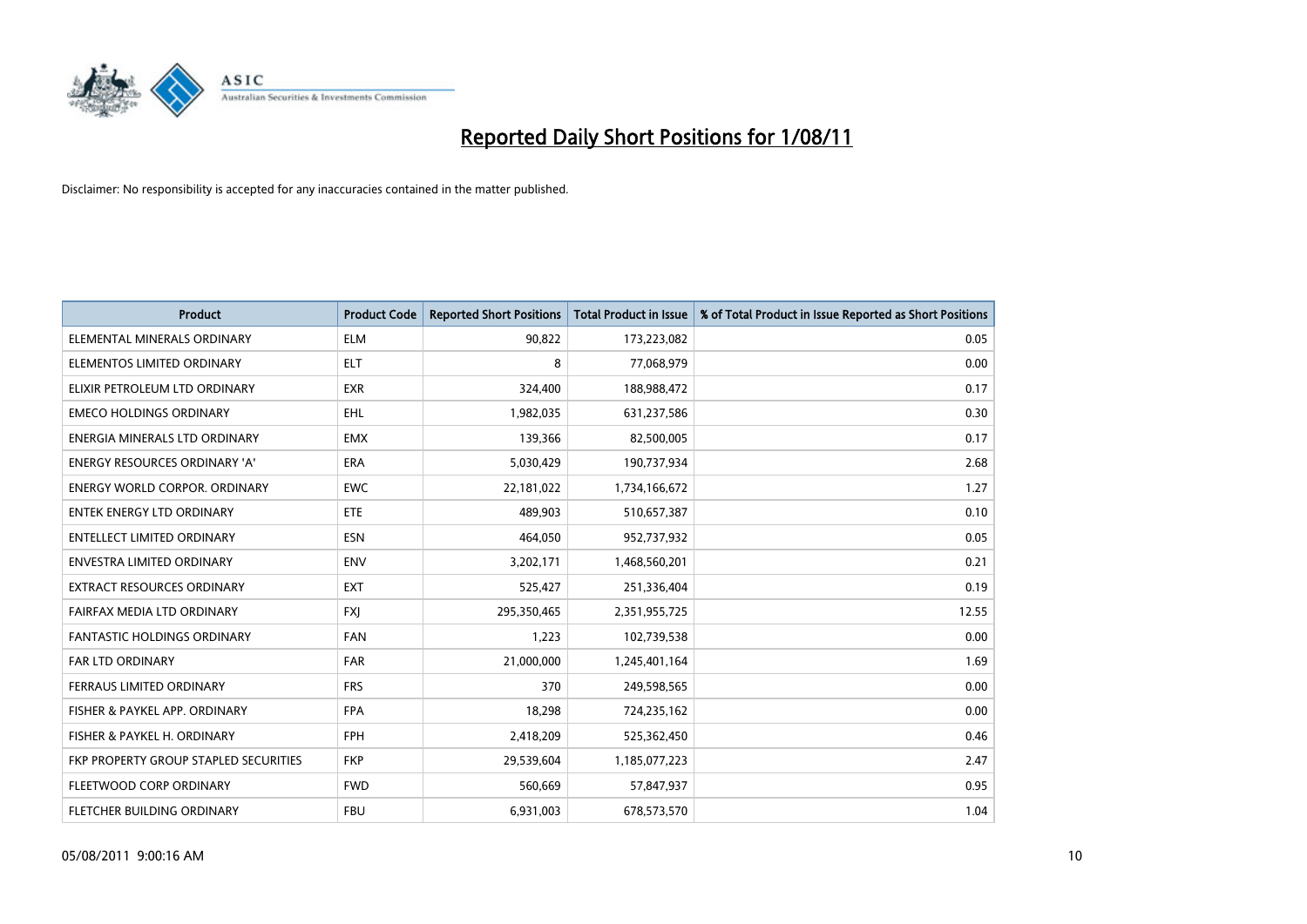

| <b>Product</b>                            | <b>Product Code</b> | <b>Reported Short Positions</b> | <b>Total Product in Issue</b> | % of Total Product in Issue Reported as Short Positions |
|-------------------------------------------|---------------------|---------------------------------|-------------------------------|---------------------------------------------------------|
| FLEXIGROUP LIMITED ORDINARY               | <b>FXL</b>          | 174,318                         | 276,292,173                   | 0.06                                                    |
| FLIGHT CENTRE ORDINARY                    | <b>FLT</b>          | 4,328,749                       | 99,953,554                    | 4.33                                                    |
| FLINDERS MINES LTD ORDINARY               | <b>FMS</b>          | 21,177,619                      | 1,820,839,571                 | 1.15                                                    |
| FOCUS MINERALS LTD ORDINARY               | <b>FML</b>          | 165,552                         | 3,440,515,431                 | 0.00                                                    |
| <b>FORGE GROUP LIMITED ORDINARY</b>       | <b>FGE</b>          | 88,956                          | 82,924,014                    | 0.10                                                    |
| FORTE ENERGY NL ORDINARY                  | <b>FTE</b>          | 2,658,986                       | 695,589,311                   | 0.38                                                    |
| FORTESCUE METALS GRP ORDINARY             | <b>FMG</b>          | 49,313,992                      | 3,113,348,659                 | 1.58                                                    |
| <b>FOSTER'S GROUP ORDINARY</b>            | FGL                 | 5,623,546                       | 1,940,894,542                 | 0.27                                                    |
| FTD CORPORATION ORDINARY                  | <b>FTD</b>          | 8,088                           | 36,474,593                    | 0.02                                                    |
| <b>FUNTASTIC LIMITED ORDINARY</b>         | <b>FUN</b>          | 322,528                         | 340,997,682                   | 0.09                                                    |
| <b>G.U.D. HOLDINGS ORDINARY</b>           | GUD                 | 311,909                         | 69,089,611                    | 0.44                                                    |
| <b>GALAXY RESOURCES ORDINARY</b>          | GXY                 | 1,427,915                       | 323,327,000                   | 0.44                                                    |
| <b>GEODYNAMICS LIMITED ORDINARY</b>       | GDY                 | 35,392                          | 336,892,832                   | 0.01                                                    |
| <b>GINDALBIE METALS LTD ORDINARY</b>      | GBG                 | 39,870,014                      | 935,615,590                   | 4.25                                                    |
| <b>GLOBAL MINING ORDINARY</b>             | <b>GMI</b>          | 8,951                           | 191,820,968                   | 0.00                                                    |
| <b>GLOUCESTER COAL ORDINARY</b>           | GCL                 | 418,465                         | 202,905,967                   | 0.21                                                    |
| <b>GME RESOURCES LTD ORDINARY</b>         | <b>GME</b>          | 800                             | 322,635,902                   | 0.00                                                    |
| <b>GOLDEN WEST RESOURCE ORDINARY</b>      | <b>GWR</b>          | 1,617                           | 192,082,567                   | 0.00                                                    |
| <b>GOODMAN FIELDER, ORDINARY</b>          | <b>GFF</b>          | 25,847,536                      | 1,380,386,438                 | 1.85                                                    |
| <b>GOODMAN GROUP STAPLED US PROHIBIT.</b> | <b>GMG</b>          | 23,629,811                      | 7,394,607,411                 | 0.31                                                    |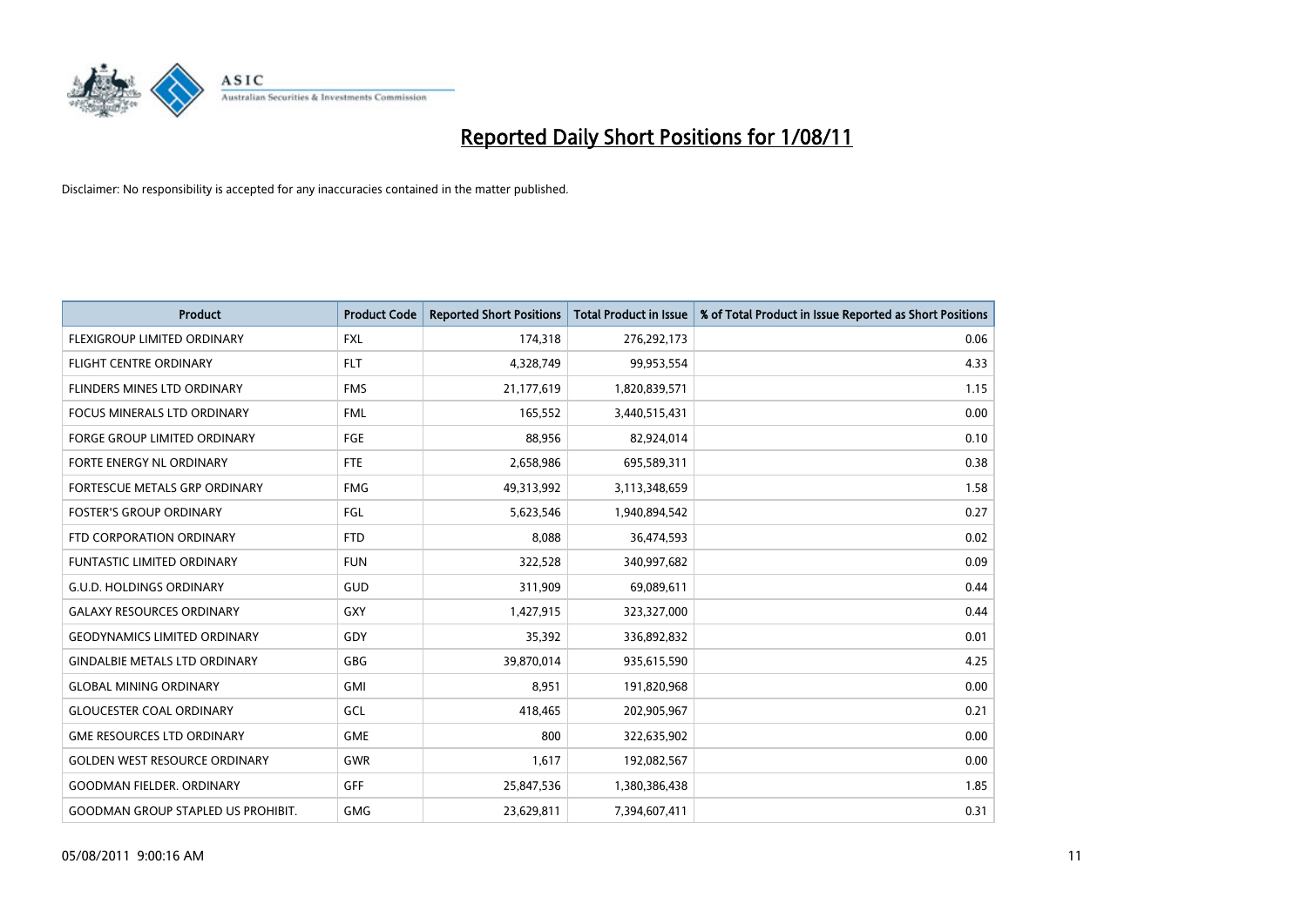

| <b>Product</b>                            | <b>Product Code</b> | <b>Reported Short Positions</b> | <b>Total Product in Issue</b> | % of Total Product in Issue Reported as Short Positions |
|-------------------------------------------|---------------------|---------------------------------|-------------------------------|---------------------------------------------------------|
| <b>GPT GROUP STAPLED SEC.</b>             | <b>GPT</b>          | 14,455,805                      | 1,855,529,431                 | 0.77                                                    |
| <b>GRAINCORP LIMITED A CLASS ORDINARY</b> | <b>GNC</b>          | 799,778                         | 198,318,900                   | 0.39                                                    |
| <b>GRANGE RESOURCES, ORDINARY</b>         | <b>GRR</b>          | 194,966                         | 1,153,181,487                 | 0.01                                                    |
| <b>GREENCAP LIMITED ORDINARY</b>          | GCG                 |                                 | 262,515,385                   | 0.00                                                    |
| <b>GREENLAND MIN EN LTD ORDINARY</b>      | GGG                 | 1,532,490                       | 410,407,582                   | 0.38                                                    |
| <b>GRYPHON MINERALS LTD ORDINARY</b>      | GRY                 | 2,145,055                       | 299,922,058                   | 0.71                                                    |
| <b>GUILDFORD COAL LTD ORDINARY</b>        | <b>GUF</b>          | 1,698,029                       | 217,469,617                   | 0.78                                                    |
| <b>GUINNESS PEAT GROUP. CDI 1:1</b>       | <b>GPG</b>          | 1,226,373                       | 252,553,989                   | 0.48                                                    |
| <b>GUNNS LIMITED ORDINARY</b>             | <b>GNS</b>          | 66,146,750                      | 848,401,559                   | 7.81                                                    |
| <b>GWA GROUP LTD ORDINARY</b>             | <b>GWA</b>          | 7,163,834                       | 301,525,014                   | 2.36                                                    |
| <b>HARVEY NORMAN ORDINARY</b>             | <b>HVN</b>          | 55,915,132                      | 1,062,316,784                 | 5.27                                                    |
| HASTIE GROUP LIMITED ORDINARY             | <b>HST</b>          | 5,845,826                       | 1,367,511,426                 | 0.43                                                    |
| HASTINGS DIVERSIFIED STAPLED SECURITY     | <b>HDF</b>          | 2,078,317                       | 530,001,072                   | 0.38                                                    |
| <b>HEARTWARE INT INC CDI 35:1</b>         | <b>HIN</b>          | 272,008                         | 48,598,550                    | 0.56                                                    |
| <b>HENDERSON GROUP CDI 1:1</b>            | <b>HGG</b>          | 5,323,944                       | 621,996,994                   | 0.85                                                    |
| HFA HOLDINGS LIMITED ORDINARY             | <b>HFA</b>          | 472,237                         | 117,332,831                   | 0.39                                                    |
| <b>HIGHLANDS PACIFIC ORDINARY</b>         | <b>HIG</b>          | 2,515,873                       | 686,082,148                   | 0.36                                                    |
| HILLGROVE RES LTD ORDINARY                | <b>HGO</b>          | 404,912                         | 793,698,575                   | 0.04                                                    |
| HILLS HOLDINGS LTD ORDINARY               | <b>HIL</b>          | 3,573,368                       | 249,139,016                   | 1.43                                                    |
| HORIZON OIL LIMITED ORDINARY              | <b>HZN</b>          | 8,780,319                       | 1,130,811,515                 | 0.77                                                    |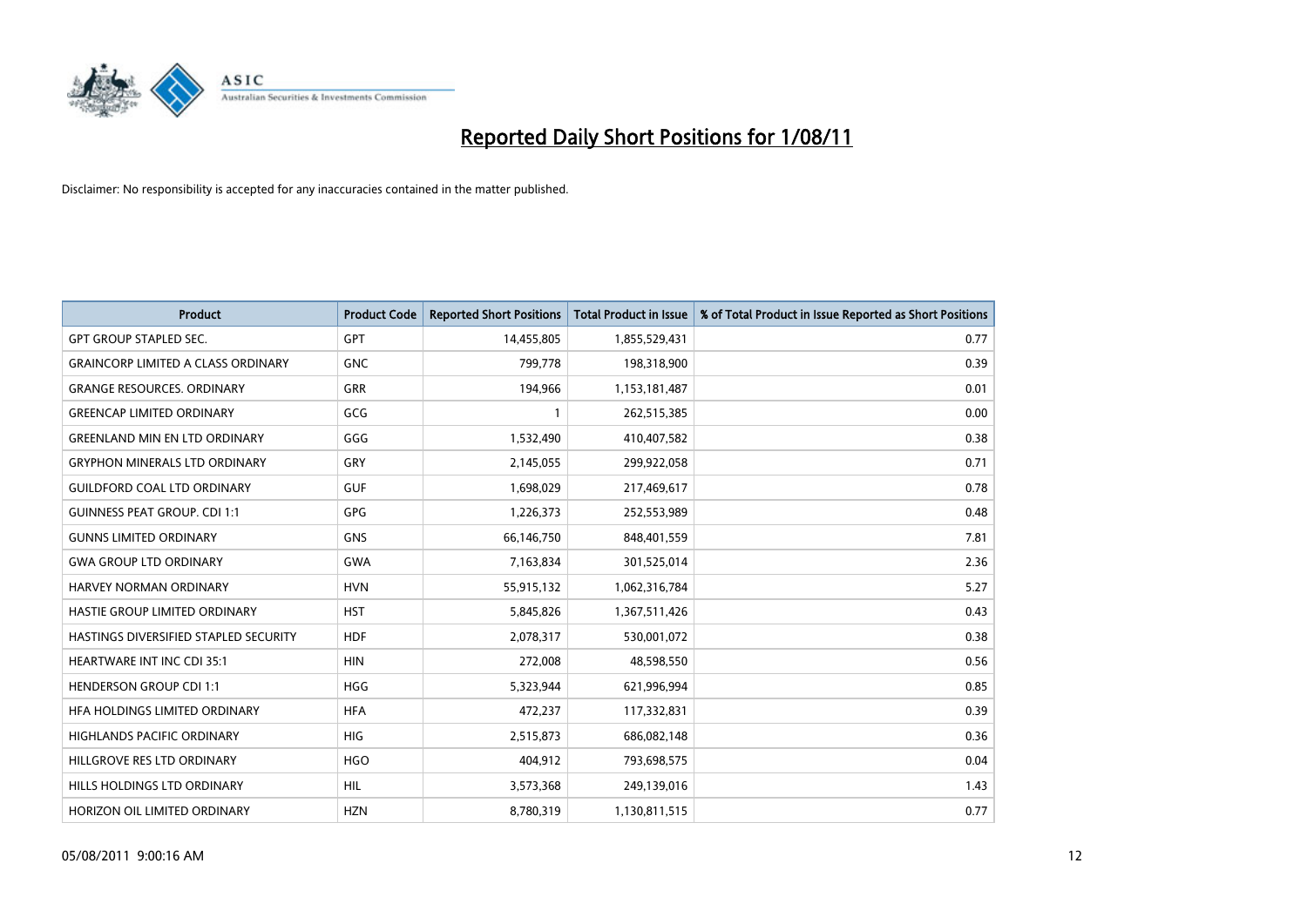

| <b>Product</b>                                | <b>Product Code</b> | <b>Reported Short Positions</b> | <b>Total Product in Issue</b> | % of Total Product in Issue Reported as Short Positions |
|-----------------------------------------------|---------------------|---------------------------------|-------------------------------|---------------------------------------------------------|
| HUNNU COAL LIMITED ORDINARY                   | <b>HUN</b>          | 215,143                         | 216,565,002                   | 0.09                                                    |
| ICON ENERGY LIMITED ORDINARY                  | <b>ICN</b>          | 69,910                          | 469,301,394                   | 0.01                                                    |
| <b>IINET LIMITED ORDINARY</b>                 | <b>IIN</b>          | 1,256,999                       | 152,169,119                   | 0.82                                                    |
| IKWEZI MINING LTD ORDINARY                    | <b>IKW</b>          | 2,623,979                       | 168,800,000                   | 1.55                                                    |
| <b>ILUKA RESOURCES ORDINARY</b>               | <b>ILU</b>          | 2,839,759                       | 418,700,517                   | 0.66                                                    |
| <b>IMDEX LIMITED ORDINARY</b>                 | <b>IMD</b>          | 20,896                          | 199,414,165                   | 0.00                                                    |
| IMF (AUSTRALIA) LTD ORDINARY                  | <b>IMF</b>          | 331,821                         | 123,828,193                   | 0.26                                                    |
| <b>IMX RESOURCES LTD ORDINARY</b>             | <b>IXR</b>          | 20,000                          | 262,612,803                   | 0.01                                                    |
| <b>INCITEC PIVOT ORDINARY</b>                 | IPL                 | 4,032,811                       | 1,628,730,107                 | 0.24                                                    |
| <b>INDAGO RESOURCES LTD ORDINARY</b>          | IDG                 | 8,179                           | 4,920,997                     | 0.17                                                    |
| INDEPENDENCE GROUP ORDINARY                   | <b>IGO</b>          | 1,290,716                       | 202,907,135                   | 0.64                                                    |
| <b>INDOPHIL RESOURCES ORDINARY</b>            | <b>IRN</b>          | 14,860,112                      | 995,437,860                   | 1.48                                                    |
| <b>INDUSTREA LIMITED ORDINARY</b>             | IDL                 | 1,557,644                       | 364,733,566                   | 0.42                                                    |
| <b>INFIGEN ENERGY STAPLED SECURITIES</b>      | <b>IFN</b>          | 4,096,013                       | 762,265,972                   | 0.54                                                    |
| ING RE COM GROUP STAPLED SECURITIES           | <b>ILF</b>          | 9,075                           | 441,029,194                   | 0.00                                                    |
| INSURANCE AUSTRALIA ORDINARY                  | IAG                 | 11,710,729                      | 2,079,034,021                 | 0.56                                                    |
| INT GOLDFIELDS LTD ORDINARY                   | <b>IGS</b>          | 12,197,682                      | 571,520,386                   | 2.13                                                    |
| INTEGRA MINING LTD. ORDINARY                  | <b>IGR</b>          | 4,843,224                       | 841,525,727                   | 0.57                                                    |
| <b>INTREPID MINES ORDINARY</b>                | <b>IAU</b>          | 5,502,569                       | 521,727,606                   | 1.05                                                    |
| <b>INVESTA OFFICE FUND STAPLED SECURITIES</b> | <b>IOF</b>          | 10,628,300                      | 2,729,071,212                 | 0.39                                                    |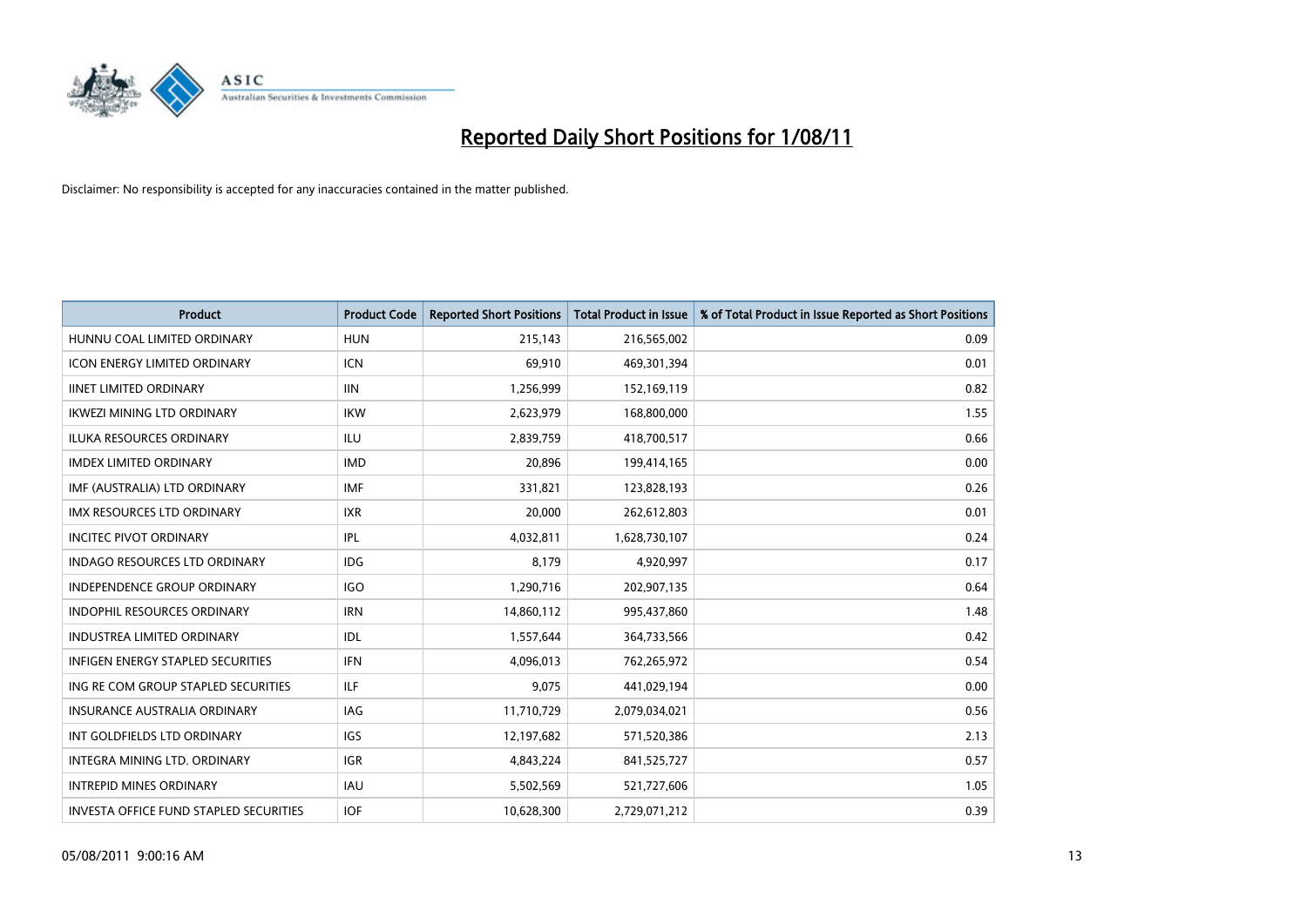

| <b>Product</b>                                  | <b>Product Code</b> | <b>Reported Short Positions</b> | <b>Total Product in Issue</b> | % of Total Product in Issue Reported as Short Positions |
|-------------------------------------------------|---------------------|---------------------------------|-------------------------------|---------------------------------------------------------|
| <b>INVOCARE LIMITED ORDINARY</b>                | <b>IVC</b>          | 936,798                         | 107,912,897                   | 0.86                                                    |
| <b>ION LIMITED ORDINARY</b>                     | <b>ION</b>          | 164,453                         | 256,365,105                   | 0.06                                                    |
| <b>IOOF HOLDINGS LTD ORDINARY</b>               | <b>IFL</b>          | 1,041,257                       | 229,794,395                   | 0.43                                                    |
| IRESS MARKET TECH. ORDINARY                     | <b>IRE</b>          | 1,977,990                       | 126,992,462                   | 1.54                                                    |
| <b>IRON ORE HOLDINGS ORDINARY</b>               | <b>IOH</b>          | 20.025                          | 166,087,005                   | 0.01                                                    |
| ISHARES MSCI AUS 200 ISHARES MSCI AUS 200       | IOZ                 | 30,026                          | 1,950,015                     | 1.54                                                    |
| <b>ISHARES MSCI BRIC CDI 1:1</b>                | <b>IBK</b>          | 16,368                          | 3,650,000                     | 0.45                                                    |
| ISHARES MSCI EM MKTS CDI 1:1                    | <b>IEM</b>          | 18,083                          | 425,700,000                   | 0.00                                                    |
| <b>ISHARES MSCI TAIWAN CDI 1:1</b>              | <b>ITW</b>          | 13,114                          | 184,400,000                   | 0.01                                                    |
| ISHARES S&P 500 CDI 1:1                         | <b>IVV</b>          | 14,008                          | 116,350,000                   | 0.01                                                    |
| ISHARES S&P HIGH DIV ISHARES S&P HIGH DIV       | <b>IHD</b>          | 6,253                           | 2,200,055                     | 0.28                                                    |
| <b>ISHARES SMALL ORDS ISHARES SMALL ORDS</b>    | <b>ISO</b>          | 80,354                          | 3,900,000                     | 2.06                                                    |
| <b>ISOFT GROUP LIMITED ORDINARY</b>             | <b>ISF</b>          | 924,144                         | 1,076,986,272                 | 0.09                                                    |
| <b>IVANHOE AUSTRALIA ORDINARY</b>               | <b>IVA</b>          | 84.774                          | 418,709,553                   | 0.01                                                    |
| <b>JAMES HARDIE INDUST CHESS DEPOSITARY INT</b> | <b>JHX</b>          | 26,280,703                      | 437,311,611                   | 5.98                                                    |
| <b>JAMESON RESOURCES ORDINARY</b>               | <b>JAL</b>          | 1,600,000                       | 95,828,865                    | 1.67                                                    |
| <b>JB HI-FI LIMITED ORDINARY</b>                | <b>IBH</b>          | 17,304,349                      | 98,535,763                    | 17.55                                                   |
| <b>KAGARA LTD ORDINARY</b>                      | KZL                 | 8,986,074                       | 717,943,836                   | 1.22                                                    |
| KANGAROO RES LTD ORDINARY                       | <b>KRL</b>          | 633,215                         | 3,434,430,012                 | 0.02                                                    |
| KAROON GAS AUSTRALIA ORDINARY                   | <b>KAR</b>          | 1,818,992                       | 221,420,769                   | 0.81                                                    |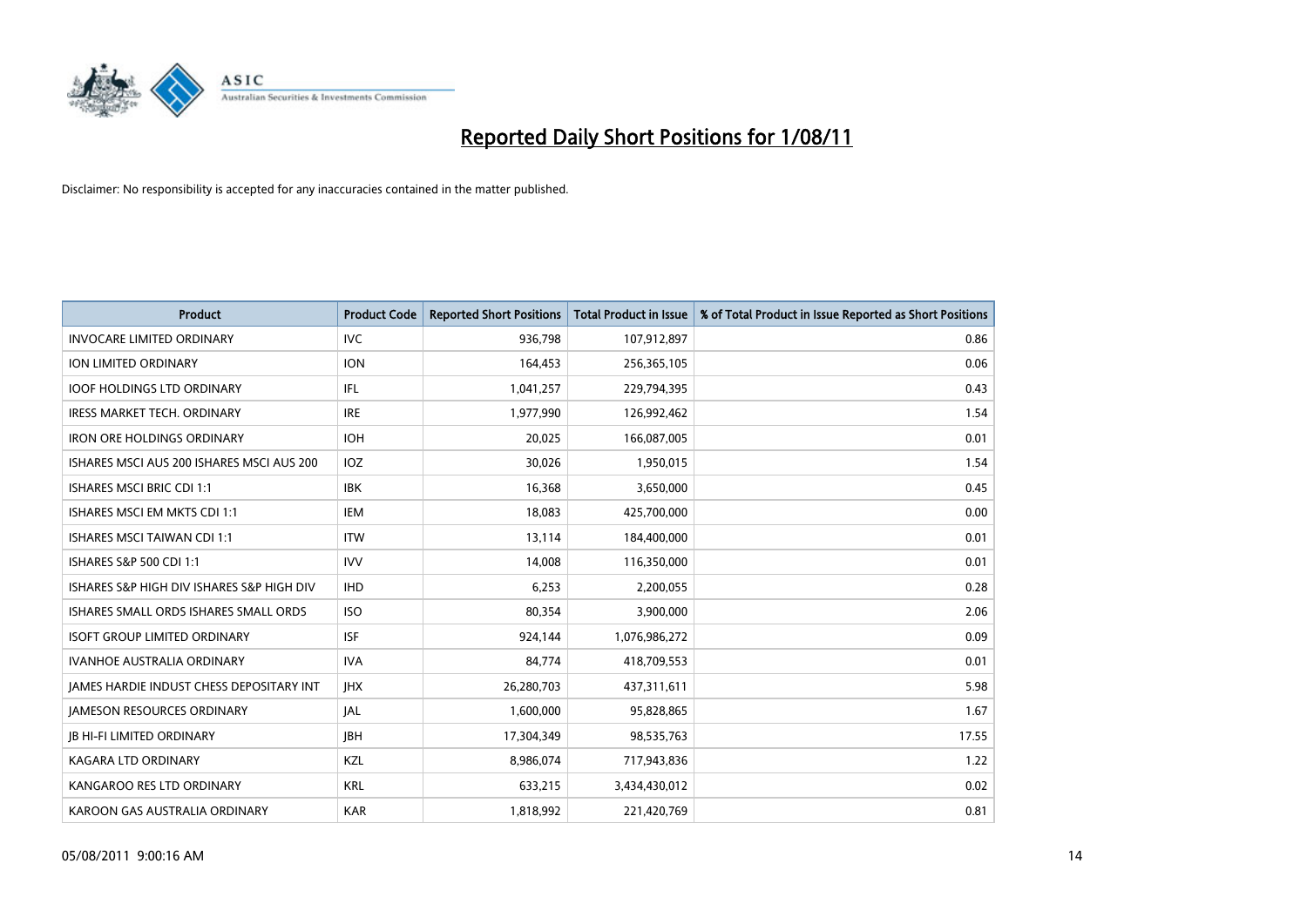

| <b>Product</b>                        | <b>Product Code</b> | <b>Reported Short Positions</b> | <b>Total Product in Issue</b> | % of Total Product in Issue Reported as Short Positions |
|---------------------------------------|---------------------|---------------------------------|-------------------------------|---------------------------------------------------------|
| KASBAH RESOURCES ORDINARY             | KAS                 | 11,184                          | 364,262,596                   | 0.00                                                    |
| KATHMANDU HOLD LTD ORDINARY           | <b>KMD</b>          | 1,045,009                       | 200,000,000                   | 0.52                                                    |
| <b>KEYBRIDGE CAPITAL ORDINARY</b>     | <b>KBC</b>          | 5,999                           | 172,070,564                   | 0.00                                                    |
| KIMBERLEY METALS LTD ORDINARY         | <b>KBL</b>          | 1,820                           | 164,452,978                   | 0.00                                                    |
| KINGSGATE CONSOLID, ORDINARY          | <b>KCN</b>          | 2,640,120                       | 135,338,157                   | 1.94                                                    |
| KINGSROSE MINING LTD ORDINARY         | <b>KRM</b>          | 564,959                         | 265,488,064                   | 0.21                                                    |
| LEIGHTON HOLDINGS ORDINARY            | LEI                 | 7,214,325                       | 336,515,596                   | 2.13                                                    |
| LEND LEASE GROUP UNIT/ORD STAPLED     | LLC                 | 2,992,993                       | 570,915,669                   | 0.50                                                    |
| LINC ENERGY LTD ORDINARY              | <b>LNC</b>          | 6,206,731                       | 503,418,900                   | 1.22                                                    |
| LIOUEFIED NATURAL ORDINARY            | <b>LNG</b>          | 370.140                         | 267,699,015                   | 0.14                                                    |
| LUDOWICI LIMITED ORDINARY             | LDW                 | 6,496                           | 29,353,354                    | 0.02                                                    |
| LYNAS CORPORATION ORDINARY            | <b>LYC</b>          | 43,306,187                      | 1,713,646,913                 | 2.57                                                    |
| M2 TELECOMMUNICATION ORDINARY         | <b>MTU</b>          | 3.791                           | 123,616,285                   | 0.00                                                    |
| <b>MACA LIMITED ORDINARY</b>          | <b>MLD</b>          | 3,581                           | 150,000,000                   | 0.00                                                    |
| MACARTHUR COAL ORDINARY               | MCC                 | 804,110                         | 302,092,343                   | 0.25                                                    |
| <b>MACMAHON HOLDINGS ORDINARY</b>     | <b>MAH</b>          | 6,175,730                       | 733,711,705                   | 0.85                                                    |
| MACO ATLAS ROADS GRP ORDINARY STAPLED | <b>MQA</b>          | 5,946,316                       | 452,345,907                   | 1.30                                                    |
| MACQUARIE GROUP LTD ORDINARY          | <b>MOG</b>          | 5,022,370                       | 348,276,927                   | 1.41                                                    |
| MAP GROUP STAPLED US PROHIBIT.        | <b>MAP</b>          | 6,374,746                       | 1,861,210,782                 | 0.34                                                    |
| <b>MARENGO MINING ORDINARY</b>        | <b>MGO</b>          | 39,850                          | 995,068,613                   | 0.00                                                    |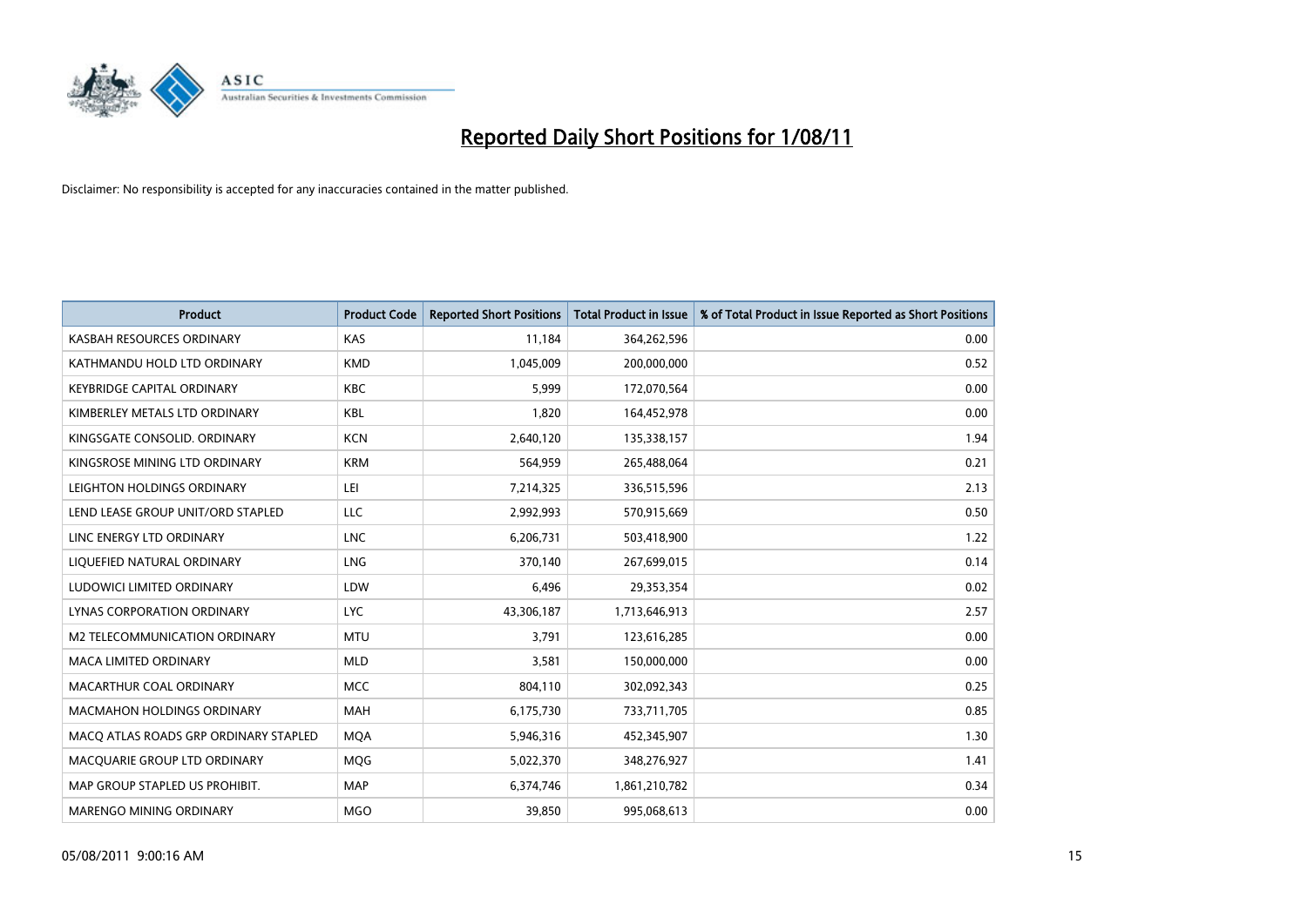

| <b>Product</b>                       | <b>Product Code</b> | <b>Reported Short Positions</b> | <b>Total Product in Issue</b> | % of Total Product in Issue Reported as Short Positions |
|--------------------------------------|---------------------|---------------------------------|-------------------------------|---------------------------------------------------------|
| <b>MATRIX C &amp; E LTD ORDINARY</b> | <b>MCE</b>          | 95,741                          | 77,081,507                    | 0.12                                                    |
| MCMILLAN SHAKESPEARE ORDINARY        | <b>MMS</b>          | 52,888                          | 68,081,810                    | 0.07                                                    |
| <b>MCPHERSON'S LTD ORDINARY</b>      | <b>MCP</b>          | 228,776                         | 72,401,758                    | 0.31                                                    |
| MEDUSA MINING LTD ORDINARY           | <b>MML</b>          | 1,337,378                       | 188,233,911                   | 0.70                                                    |
| MELBOURNE IT LIMITED ORDINARY        | MLB                 | 182,722                         | 80,662,621                    | 0.23                                                    |
| MEO AUSTRALIA LTD ORDINARY           | <b>MEO</b>          | 482,718                         | 539,913,260                   | 0.07                                                    |
| <b>MERMAID MARINE ORDINARY</b>       | <b>MRM</b>          | 1,944,019                       | 215,376,756                   | 0.88                                                    |
| MESOBLAST LIMITED ORDINARY           | <b>MSB</b>          | 1,567,940                       | 280,425,258                   | 0.55                                                    |
| METALS X LIMITED ORDINARY            | <b>MLX</b>          | 326,940                         | 1,365,661,782                 | 0.03                                                    |
| METCASH LIMITED ORDINARY             | <b>MTS</b>          | 34,059,841                      | 768,928,924                   | 4.39                                                    |
| METGASCO LIMITED ORDINARY            | <b>MEL</b>          | 560,226                         | 276,213,791                   | 0.21                                                    |
| METMINCO LIMITED ORDINARY            | <b>MNC</b>          | 2,764,382                       | 1,462,616,146                 | 0.19                                                    |
| MHM METALS LIMITED ORDINARY          | <b>MHM</b>          | 82,133                          | 102,251,910                   | 0.08                                                    |
| MICLYN EXP OFFSHR ORDINARY           | <b>MIO</b>          | 290,235                         | 274,618,684                   | 0.10                                                    |
| MINARA RESOURCES ORDINARY            | <b>MRE</b>          | 17,180,925                      | 1,169,424,487                 | 1.47                                                    |
| MINCOR RESOURCES NL ORDINARY         | <b>MCR</b>          | 1,341,861                       | 200,608,804                   | 0.65                                                    |
| MINEMAKERS LIMITED ORDINARY          | <b>MAK</b>          | 44,227                          | 227,003,950                   | 0.02                                                    |
| MINERAL DEPOSITS ORDINARY            | <b>MDL</b>          | 201,722                         | 83,538,786                    | 0.25                                                    |
| MINERAL RESOURCES, ORDINARY          | <b>MIN</b>          | 463,650                         | 169,208,017                   | 0.28                                                    |
| MIRABELA NICKEL LTD ORDINARY         | <b>MBN</b>          | 11,001,460                      | 491,781,237                   | 2.21                                                    |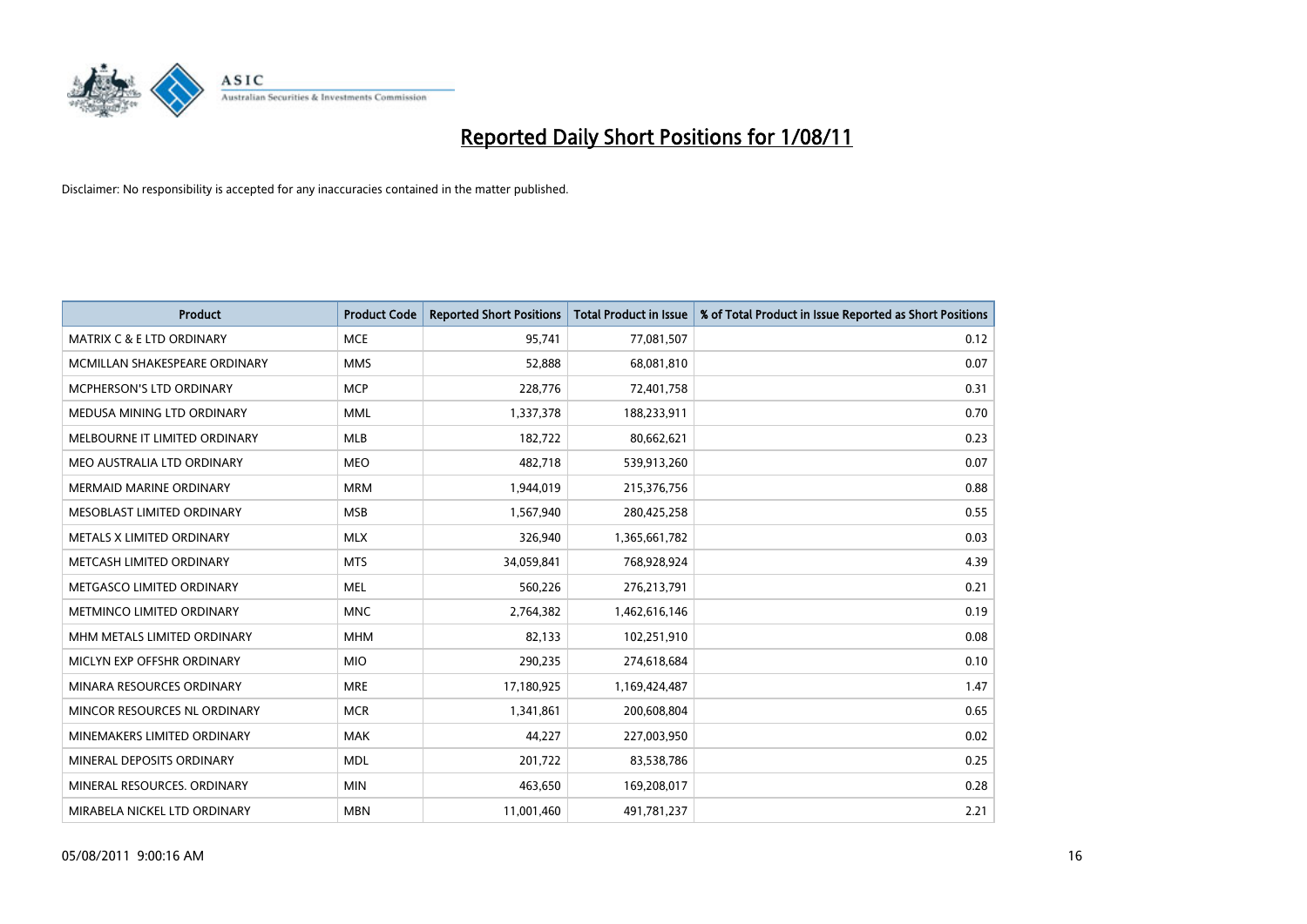

| <b>Product</b>                    | <b>Product Code</b> | <b>Reported Short Positions</b> | <b>Total Product in Issue</b> | % of Total Product in Issue Reported as Short Positions |
|-----------------------------------|---------------------|---------------------------------|-------------------------------|---------------------------------------------------------|
| MIRVAC GROUP STAPLED SECURITIES   | <b>MGR</b>          | 33,488,508                      | 3,416,924,188                 | 0.97                                                    |
| MISSION NEWENERGY ORDINARY        | <b>MBT</b>          | 1,400                           | 8,598,971                     | 0.02                                                    |
| MOLOPO ENERGY LTD ORDINARY        | <b>MPO</b>          | 1,509,477                       | 245,279,810                   | 0.61                                                    |
| MONADELPHOUS GROUP ORDINARY       | <b>MND</b>          | 777,130                         | 87,576,827                    | 0.86                                                    |
| MORTGAGE CHOICE LTD ORDINARY      | <b>MOC</b>          | 10,901                          | 119,948,255                   | 0.01                                                    |
| <b>MOUNT GIBSON IRON ORDINARY</b> | <b>MGX</b>          | 11,444,085                      | 1,082,570,693                 | 1.05                                                    |
| MSF SUGAR LIMITED ORDINARY        | <b>MSF</b>          | 19,208                          | 69,165,378                    | 0.03                                                    |
| MULTIPLEX SITES SITES             | <b>MXUPA</b>        | 172                             | 4,500,000                     | 0.00                                                    |
| MURCHISON METALS LTD ORDINARY     | <b>MMX</b>          | 12,479,831                      | 437,309,555                   | 2.83                                                    |
| MYER HOLDINGS LTD ORDINARY        | <b>MYR</b>          | 28,194,315                      | 582,947,884                   | 4.85                                                    |
| MYSTATE LIMITED ORDINARY          | <b>MYS</b>          | 1,400                           | 67,439,158                    | 0.00                                                    |
| NANOSONICS LIMITED ORDINARY       | <b>NAN</b>          | 5,945                           | 230,490,585                   | 0.00                                                    |
| NATIONAL AUST. BANK ORDINARY      | <b>NAB</b>          | 12,632,331                      | 2,201,147,145                 | 0.56                                                    |
| NATURAL FUEL LIMITED ORDINARY     | <b>NFL</b>          |                                 | 1,121,912                     | 0.00                                                    |
| NAVIGATOR RESOURCES ORDINARY      | <b>NAV</b>          | 77,650                          | 465,791,748                   | 0.02                                                    |
| NAVITAS LIMITED ORDINARY          | <b>NVT</b>          | 3,026,315                       | 375,230,115                   | 0.80                                                    |
| NEPTUNE MARINE ORDINARY           | <b>NMS</b>          | 182,253                         | 1,748,545,632                 | 0.01                                                    |
| NEW HOPE CORPORATION ORDINARY     | <b>NHC</b>          | 779,783                         | 830,230,549                   | 0.09                                                    |
| NEWCREST MINING ORDINARY          | <b>NCM</b>          | 4,193,897                       | 765,000,000                   | 0.51                                                    |
| NEWS CORP A NON-VOTING CDI        | <b>NWSLV</b>        | 5,396,914                       | 1,829,969,757                 | 0.29                                                    |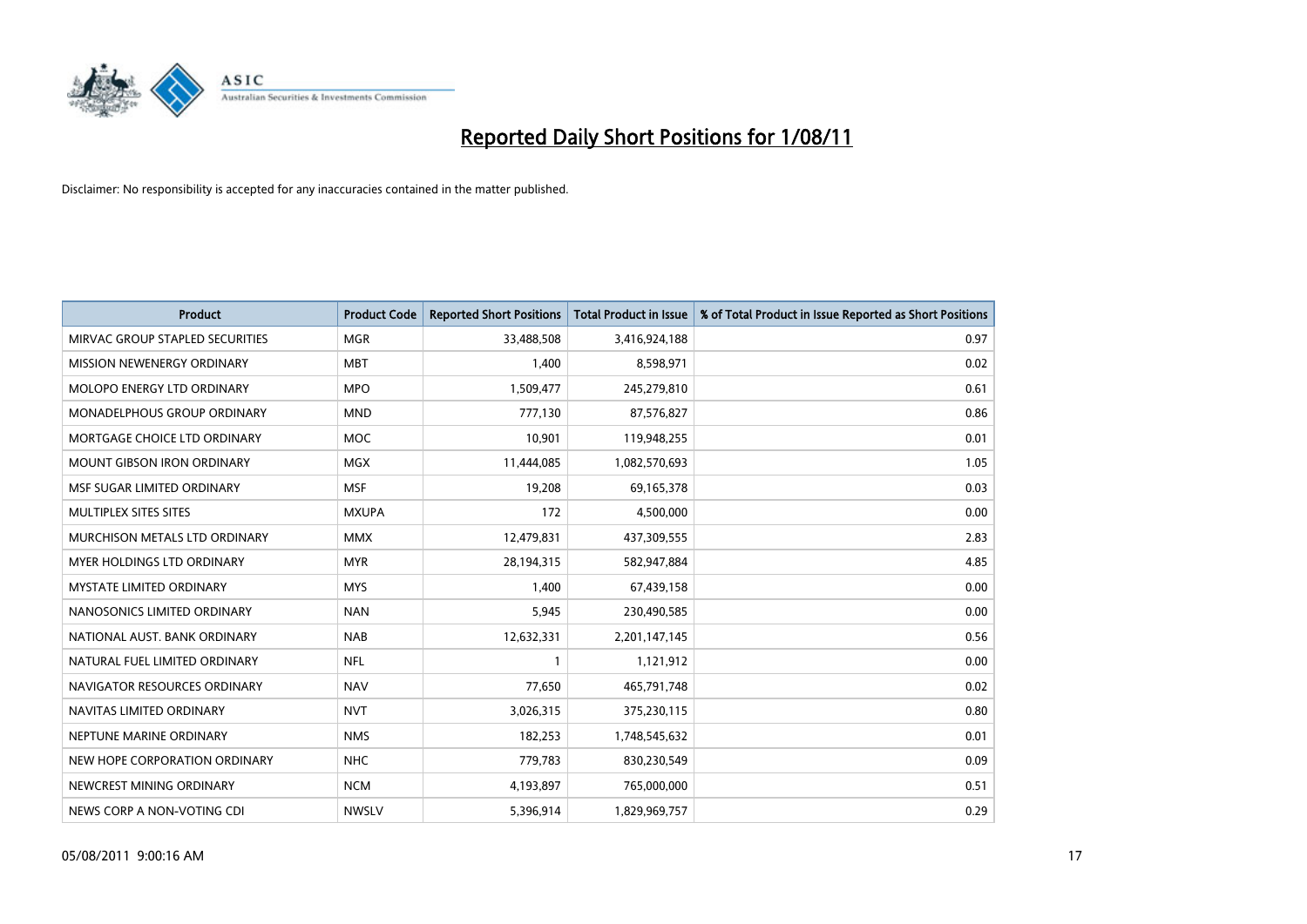

| <b>Product</b>                        | <b>Product Code</b> | <b>Reported Short Positions</b> | <b>Total Product in Issue</b> | % of Total Product in Issue Reported as Short Positions |
|---------------------------------------|---------------------|---------------------------------|-------------------------------|---------------------------------------------------------|
| NEWS CORP B VOTING CDI                | <b>NWS</b>          | 4,720,752                       | 798,520,953                   | 0.59                                                    |
| NEXBIS LIMITED ORDINARY               | <b>NBS</b>          | 63,733                          | 798,356,704                   | 0.01                                                    |
| NEXUS ENERGY LIMITED ORDINARY         | <b>NXS</b>          | 18,869,186                      | 1,326,337,066                 | 1.42                                                    |
| NIB HOLDINGS LIMITED ORDINARY         | <b>NHF</b>          | 276,458                         | 466,733,110                   | 0.06                                                    |
| NICK SCALI LIMITED ORDINARY           | <b>NCK</b>          | 35,846                          | 81,000,000                    | 0.04                                                    |
| NIDO PETROLEUM ORDINARY               | <b>NDO</b>          | 86,928                          | 1,389,163,151                 | 0.00                                                    |
| NKWE PLATINUM 10C US COMMON           | <b>NKP</b>          | 122,716                         | 559,651,184                   | 0.02                                                    |
| NOBLE MINERAL RES ORDINARY            | <b>NMG</b>          | 751,093                         | 397,569,503                   | 0.19                                                    |
| NORTHERN CREST ORDINARY               | <b>NOC</b>          | 24,345                          | 133,484,723                   | 0.02                                                    |
| NORTHERN IRON LTD ORDINARY            | <b>NFE</b>          | 776,650                         | 336,084,863                   | 0.23                                                    |
| NRW HOLDINGS LIMITED ORDINARY         | <b>NWH</b>          | 532,721                         | 278,888,011                   | 0.19                                                    |
| NUFARM LIMITED ORDINARY               | <b>NUF</b>          | 6,007,023                       | 261,833,005                   | 2.31                                                    |
| OAKTON LIMITED ORDINARY               | <b>OKN</b>          | 646,959                         | 93,800,235                    | 0.69                                                    |
| OCEANAGOLD CORP. CHESS DEPOSITARY INT | OGC                 | 673,348                         | 262,600,385                   | 0.25                                                    |
| OCEANIA CAPITAL LTD ORDINARY          | <b>OCP</b>          | 2,500                           | 91,921,295                    | 0.00                                                    |
| OIL SEARCH LTD ORDINARY               | <b>OSH</b>          | 13,254,554                      | 1,320,648,378                 | 0.98                                                    |
| OM HOLDINGS LIMITED ORDINARY          | <b>OMH</b>          | 8,822,829                       | 504,105,150                   | 1.75                                                    |
| ONESTEEL LIMITED ORDINARY             | OST                 | 20,280,874                      | 1,338,106,652                 | 1.49                                                    |
| ORICA LIMITED ORDINARY                | ORI                 | 2,588,066                       | 363,966,570                   | 0.70                                                    |
| ORIGIN ENERGY ORDINARY                | ORG                 | 2,385,217                       | 1,064,549,259                 | 0.22                                                    |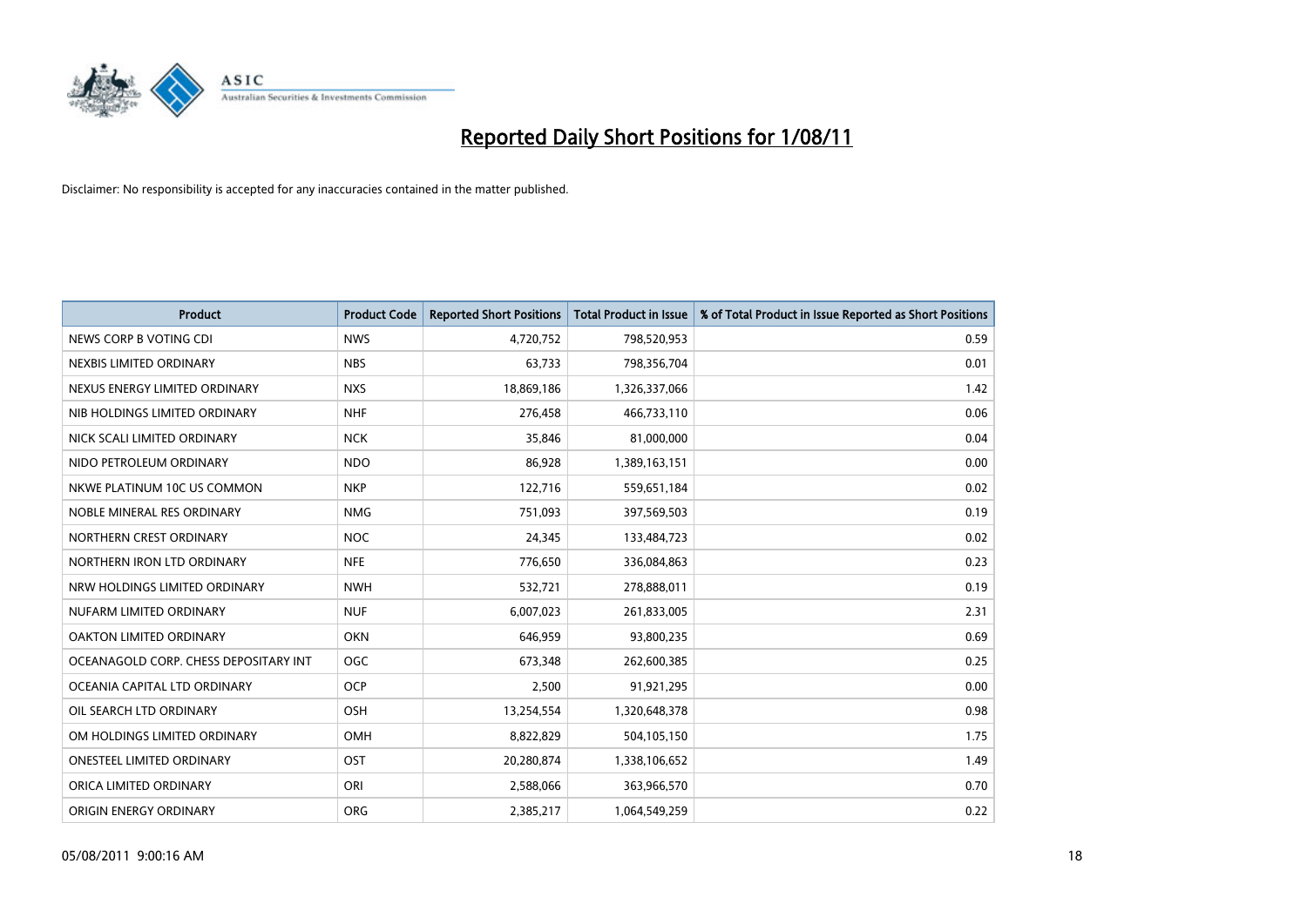

| <b>Product</b>                 | <b>Product Code</b> | <b>Reported Short Positions</b> | Total Product in Issue | % of Total Product in Issue Reported as Short Positions |
|--------------------------------|---------------------|---------------------------------|------------------------|---------------------------------------------------------|
| OROCOBRE LIMITED ORDINARY      | <b>ORE</b>          | 123,279                         | 103,063,894            | 0.11                                                    |
| OROTONGROUP LIMITED ORDINARY   | ORL                 | 115,935                         | 40,880,902             | 0.28                                                    |
| OTTO ENERGY LIMITED ORDINARY   | <b>OEL</b>          | 109,204                         | 1,138,290,071          | 0.01                                                    |
| OZ MINERALS ORDINARY           | OZL                 | 6,369,188                       | 323,877,514            | 1.97                                                    |
| <b>PACIFIC BRANDS ORDINARY</b> | <b>PBG</b>          | 11,917,406                      | 931,386,248            | 1.28                                                    |
| PALADIN ENERGY LTD ORDINARY    | <b>PDN</b>          | 15,539,618                      | 777,698,217            | 1.99                                                    |
| PANAUST LIMITED ORDINARY       | <b>PNA</b>          | 14,031,078                      | 593,867,443            | 2.35                                                    |
| PANORAMIC RESOURCES ORDINARY   | PAN                 | 1,159,550                       | 207,050,710            | 0.56                                                    |
| PAPERLINX LIMITED ORDINARY     | <b>PPX</b>          | 5,280,540                       | 603,580,761            | 0.88                                                    |
| PAPILLON RES LTD ORDINARY      | PIR                 | 405,974                         | 204,156,658            | 0.20                                                    |
| PATTIES FOODS LTD ORDINARY     | PFL                 |                                 | 138,989,223            | 0.00                                                    |
| PEAK RESOURCES ORDINARY        | <b>PEK</b>          | 88,512                          | 155,979,643            | 0.06                                                    |
| PEET LIMITED ORDINARY          | <b>PPC</b>          | 102,551                         | 318,038,544            | 0.02                                                    |
| PENINSULA ENERGY LTD ORDINARY  | <b>PEN</b>          | 2,883,879                       | 2,099,337,752          | 0.14                                                    |
| PERILYA LIMITED ORDINARY       | PEM                 | 344,656                         | 526,075,563            | 0.07                                                    |
| PERPETUAL LIMITED ORDINARY     | PPT                 | 2,817,691                       | 44,671,129             | 6.31                                                    |
| PERSEUS MINING LTD ORDINARY    | PRU                 | 3,588,846                       | 425,667,088            | 0.83                                                    |
| PETSEC ENERGY ORDINARY         | <b>PSA</b>          | 223,332                         | 231,283,622            | 0.10                                                    |
| PHARMAXIS LTD ORDINARY         | <b>PXS</b>          | 2,035,846                       | 228,290,309            | 0.88                                                    |
| PHOTON GROUP LTD ORDINARY      | <b>PGA</b>          | 250,510                         | 1,540,886,866          | 0.02                                                    |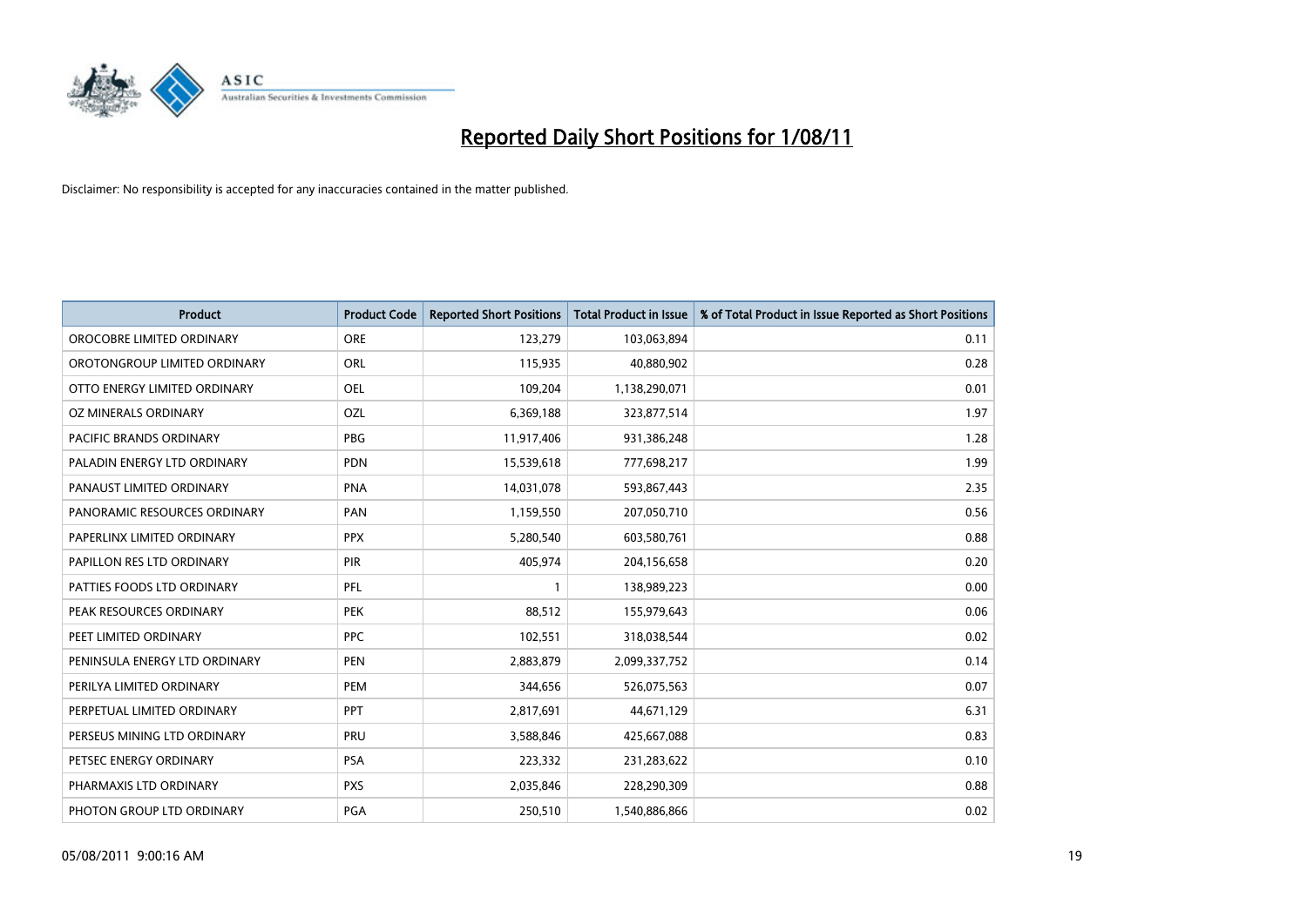

| <b>Product</b>                 | <b>Product Code</b> | <b>Reported Short Positions</b> | <b>Total Product in Issue</b> | % of Total Product in Issue Reported as Short Positions |
|--------------------------------|---------------------|---------------------------------|-------------------------------|---------------------------------------------------------|
| PLATINUM ASSET ORDINARY        | <b>PTM</b>          | 7,864,623                       | 561,347,878                   | 1.40                                                    |
| PLATINUM AUSTRALIA ORDINARY    | PLA                 | 4,820,874                       | 392,430,039                   | 1.23                                                    |
| PLATINUM CAPITAL LTD ORDINARY  | <b>PMC</b>          |                                 | 164,959,410                   | 0.00                                                    |
| PMP LIMITED ORDINARY           | PMP                 | 65,882                          | 329,879,212                   | 0.01                                                    |
| PORT BOUVARD LIMITED ORDINARY  | PBD                 | 6,754                           | 593,868,295                   | 0.00                                                    |
| PRANA BIOTECHNOLOGY ORDINARY   | PBT                 | 365,040                         | 275,286,783                   | 0.13                                                    |
| PREMIER INVESTMENTS ORDINARY   | <b>PMV</b>          | 529,884                         | 155,062,831                   | 0.34                                                    |
| PRIMA BIOMED LTD ORDINARY      | <b>PRR</b>          | 5,485,000                       | 1,002,461,099                 | 0.55                                                    |
| PRIMARY HEALTH CARE ORDINARY   | PRY                 | 10,028,526                      | 497,449,803                   | 2.02                                                    |
| PRIME MEDIA GRP LTD ORDINARY   | <b>PRT</b>          | 2                               | 366,330,303                   | 0.00                                                    |
| PRIMEAG AUSTRALIA ORDINARY     | PAG                 | 4,532,443                       | 223,375,665                   | 2.03                                                    |
| PROGEN PHARMACEUTIC ORDINARY   | PGL                 | 151,596                         | 24,709,097                    | 0.61                                                    |
| PROGRAMMED ORDINARY            | <b>PRG</b>          | 358,518                         | 118,169,908                   | 0.30                                                    |
| PSIVIDA CORP CDI 1:1           | <b>PVA</b>          | 6,878                           | 8,862,492                     | 0.08                                                    |
| <b>QANTAS AIRWAYS ORDINARY</b> | QAN                 | 35,406,374                      | 2,265,123,620                 | 1.55                                                    |
| OBE INSURANCE GROUP ORDINARY   | <b>QBE</b>          | 21,349,259                      | 1,092,654,587                 | 1.88                                                    |
| OR NATIONAL LIMITED ORDINARY   | <b>ORN</b>          | 20,683,411                      | 2,440,000,000                 | 0.84                                                    |
| QUBE LOGISTICS ORDINARY UNITS  | <b>QUB</b>          | 3,579,447                       | 610,839,329                   | 0.59                                                    |
| RAMELIUS RESOURCES ORDINARY    | <b>RMS</b>          | 144,000                         | 291,767,215                   | 0.04                                                    |
| RAMSAY HEALTH CARE ORDINARY    | <b>RHC</b>          | 1,297,195                       | 202,081,252                   | 0.63                                                    |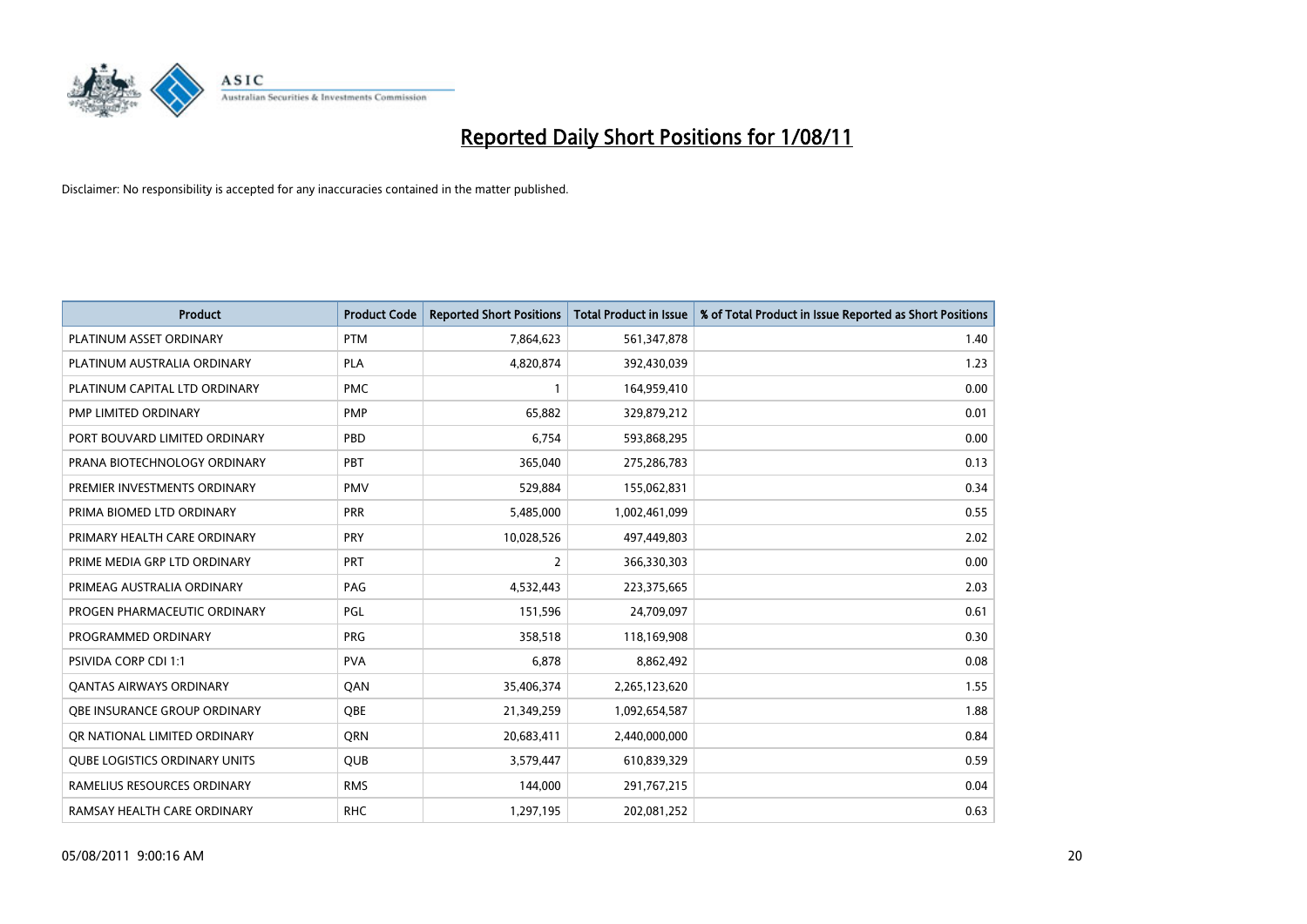

| <b>Product</b>                  | <b>Product Code</b> | <b>Reported Short Positions</b> | Total Product in Issue | % of Total Product in Issue Reported as Short Positions |
|---------------------------------|---------------------|---------------------------------|------------------------|---------------------------------------------------------|
| <b>RCR TOMLINSON ORDINARY</b>   | <b>RCR</b>          | 68,067                          | 132,010,172            | 0.05                                                    |
| <b>REA GROUP ORDINARY</b>       | <b>REA</b>          | 14,818                          | 130,401,680            | 0.00                                                    |
| <b>RED 5 LIMITED ORDINARY</b>   | <b>RED</b>          | 81,084                          | 1,283,674,237          | 0.01                                                    |
| RED FORK ENERGY ORDINARY        | <b>RFE</b>          | 7,696                           | 269,769,853            | 0.00                                                    |
| REDBANK ENERGY LTD ORDINARY     | <b>AEI</b>          | 13                              | 786,287                | 0.00                                                    |
| REDFLEX HOLDINGS ORDINARY       | <b>RDF</b>          | 10                              | 110,345,599            | 0.00                                                    |
| REED RESOURCES LTD ORDINARY     | <b>RDR</b>          | 449,576                         | 264,742,501            | 0.17                                                    |
| REGIS RESOURCES ORDINARY        | <b>RRL</b>          | 1,413,707                       | 432,523,680            | 0.34                                                    |
| RESMED INC CDI 10:1             | <b>RMD</b>          | 11,075,875                      | 1,545,678,330          | 0.70                                                    |
| <b>RESOLUTE MINING ORDINARY</b> | <b>RSG</b>          | 8,889,910                       | 467,638,948            | 1.89                                                    |
| RESOURCE GENERATION ORDINARY    | <b>RES</b>          | 314,311                         | 262,895,652            | 0.12                                                    |
| REVERSE CORP LIMITED ORDINARY   | <b>REF</b>          | 25,141                          | 92,382,175             | 0.03                                                    |
| REX MINERALS LIMITED ORDINARY   | <b>RXM</b>          | 1,062,846                       | 153,635,519            | 0.69                                                    |
| <b>RHG LIMITED ORDINARY</b>     | <b>RHG</b>          | 407,416                         | 318,092,978            | 0.13                                                    |
| <b>RIALTO ENERGY ORDINARY</b>   | <b>RIA</b>          | 361,359                         | 375,006,264            | 0.10                                                    |
| RIDLEY CORPORATION ORDINARY     | <b>RIC</b>          | 809,655                         | 307,817,071            | 0.26                                                    |
| RIO TINTO LIMITED ORDINARY      | <b>RIO</b>          | 15,416,979                      | 435,758,720            | 3.49                                                    |
| RIVERCITY MOTORWAY STAPLED      | <b>RCY</b>          | 132,000                         | 957,010,115            | 0.01                                                    |
| ROBUST RESOURCES ORDINARY       | <b>ROL</b>          | 1,129,462                       | 84,944,097             | 1.33                                                    |
| ROC OIL COMPANY ORDINARY        | <b>ROC</b>          | 1,300,502                       | 713,254,560            | 0.17                                                    |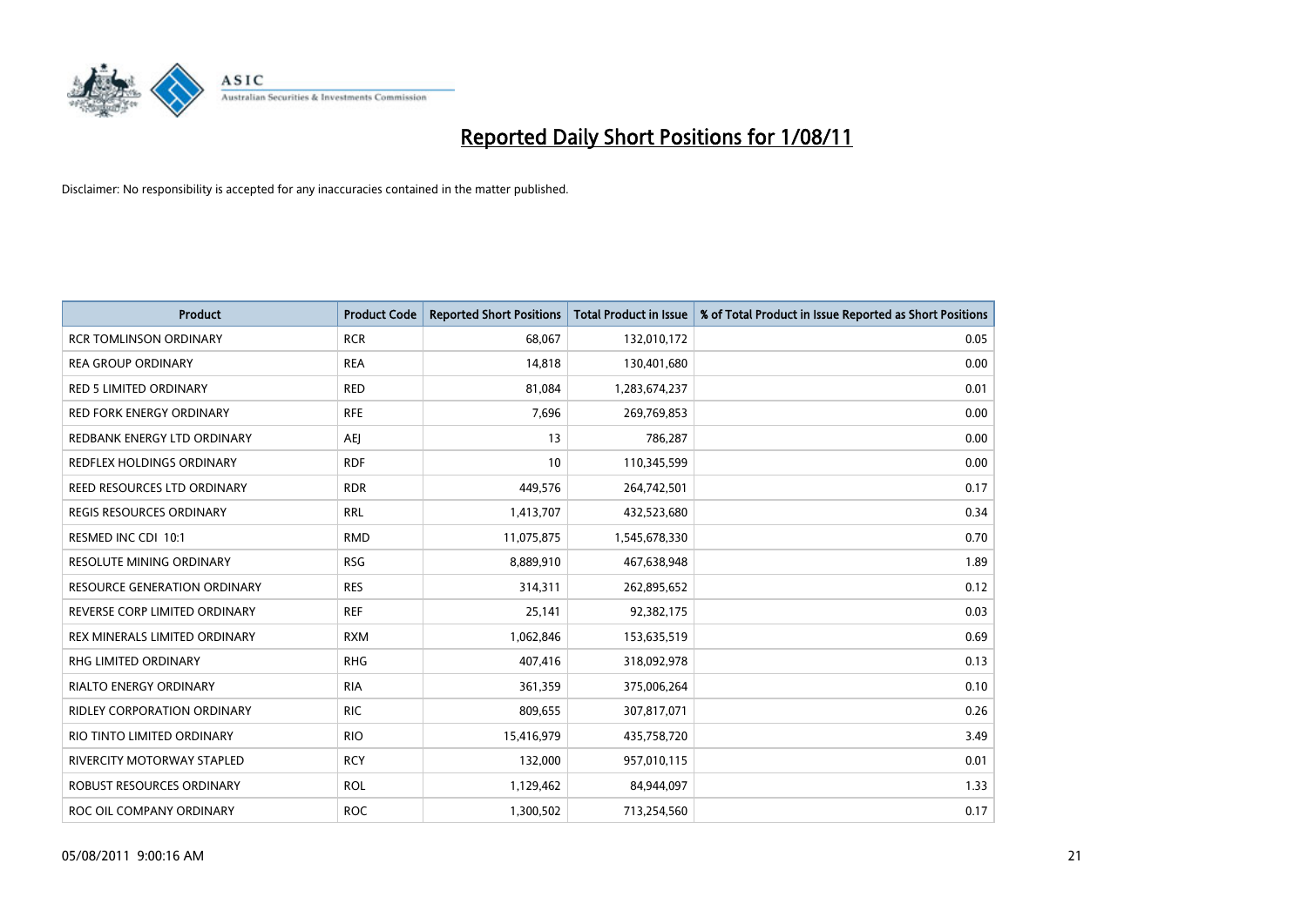

| <b>Product</b>                           | <b>Product Code</b> | <b>Reported Short Positions</b> | <b>Total Product in Issue</b> | % of Total Product in Issue Reported as Short Positions |
|------------------------------------------|---------------------|---------------------------------|-------------------------------|---------------------------------------------------------|
| ROYAL WOLF HOLDINGS ORDINARY             | <b>RWH</b>          | 60.000                          | 100,387,052                   | 0.06                                                    |
| SAI GLOBAL LIMITED ORDINARY              | SAI                 | 488,104                         | 199,570,046                   | 0.25                                                    |
| SALMAT LIMITED ORDINARY                  | <b>SLM</b>          | 803,887                         | 159,780,299                   | 0.50                                                    |
| SAMSON OIL & GAS LTD ORDINARY            | SSN                 | 1,275,298                       | 1,742,300,585                 | 0.07                                                    |
| SANDFIRE RESOURCES ORDINARY              | <b>SFR</b>          | 1,662,312                       | 149,434,969                   | 1.09                                                    |
| <b>SANTOS LTD ORDINARY</b>               | <b>STO</b>          | 8,580,734                       | 877,955,815                   | 0.95                                                    |
| SARACEN MINERAL ORDINARY                 | <b>SAR</b>          | 242,538                         | 492,251,415                   | 0.04                                                    |
| SEDGMAN LIMITED ORDINARY                 | <b>SDM</b>          | 330,734                         | 209,752,689                   | 0.15                                                    |
| SEEK LIMITED ORDINARY                    | <b>SEK</b>          | 14,862,686                      | 337,065,707                   | 4.39                                                    |
| SELECT HARVESTS ORDINARY                 | <b>SHV</b>          | 301,219                         | 56,226,960                    | 0.54                                                    |
| SENETAS CORPORATION ORDINARY             | <b>SEN</b>          | 756,999                         | 463,105,195                   | 0.16                                                    |
| SERVCORP LIMITED ORDINARY                | SRV                 | 90,458                          | 98,440,807                    | 0.09                                                    |
| SERVICE STREAM ORDINARY                  | <b>SSM</b>          | 407,361                         | 283,418,867                   | 0.14                                                    |
| SEVEN GROUP HOLDINGS ORDINARY            | <b>SVW</b>          | 1,383,849                       | 306,410,281                   | 0.43                                                    |
| SEVEN WEST MEDIA LTD ORDINARY            | <b>SWM</b>          | 4,257,573                       | 610,327,899                   | 0.69                                                    |
| SIGMA PHARMACEUTICAL ORDINARY            | SIP                 | 15,722,841                      | 1,178,626,572                 | 1.32                                                    |
| SILEX SYSTEMS ORDINARY                   | <b>SLX</b>          | 331,459                         | 170,133,997                   | 0.20                                                    |
| SILVER LAKE RESOURCE ORDINARY            | <b>SLR</b>          | 78,742                          | 178,882,838                   | 0.03                                                    |
| SIMS METAL MGMT LTD ORDINARY             | SGM                 | 3,559,402                       | 205,408,830                   | 1.74                                                    |
| SINGAPORE TELECOMM. CHESS DEPOSITARY INT | SGT                 | 4,645,629                       | 198,739,178                   | 2.33                                                    |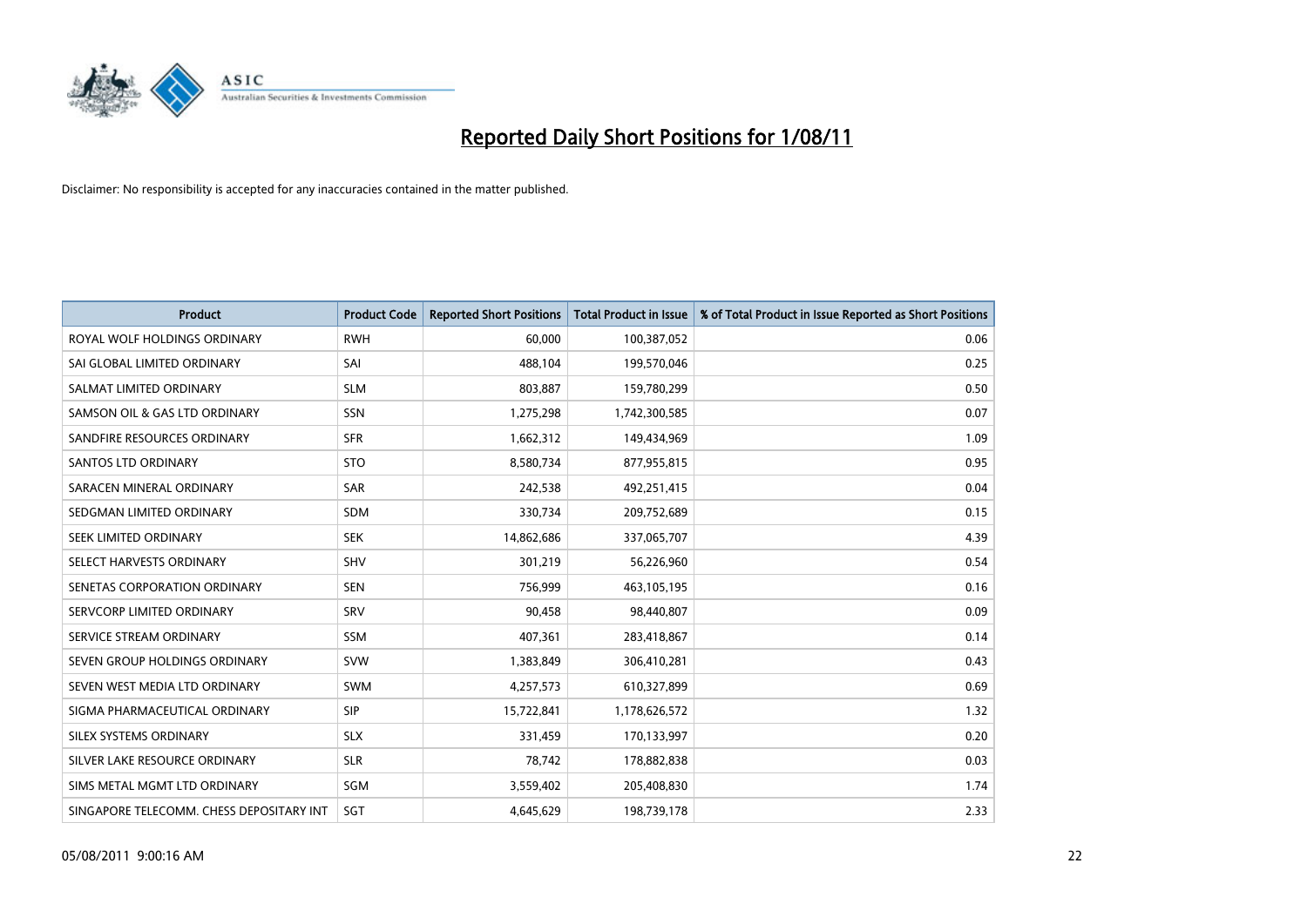

| <b>Product</b>                           | <b>Product Code</b> | <b>Reported Short Positions</b> | <b>Total Product in Issue</b> | % of Total Product in Issue Reported as Short Positions |
|------------------------------------------|---------------------|---------------------------------|-------------------------------|---------------------------------------------------------|
| SIRIUS RESOURCES NL ORDINARY             | <b>SIR</b>          | 82,500                          | 137,134,586                   | 0.06                                                    |
| SKILLED GROUP LTD ORDINARY               | <b>SKE</b>          | 42,799                          | 233,089,776                   | 0.01                                                    |
| SKY CITY ENTERTAIN. ORDINARY             | <b>SKC</b>          | 10,000                          | 576,958,340                   | 0.00                                                    |
| SMS MANAGEMENT, ORDINARY                 | <b>SMX</b>          | 232,234                         | 68,290,180                    | 0.34                                                    |
| SONIC HEALTHCARE ORDINARY                | <b>SHL</b>          | 6,728,252                       | 388,429,875                   | 1.74                                                    |
| SOUL PATTINSON (W.H) ORDINARY            | SOL                 | 23,235                          | 238,640,580                   | 0.01                                                    |
| SP AUSNET STAPLED SECURITIES             | <b>SPN</b>          | 4,890,771                       | 2,850,932,204                 | 0.16                                                    |
| SPARK INFRASTRUCTURE STAPLED NOTE & UNIT | SKI                 | 15,504,337                      | 1,326,734,264                 | 1.15                                                    |
| SPDR 200 FUND ETF UNITS                  | <b>STW</b>          | 8                               | 52,178,556                    | 0.00                                                    |
| SPECIALTY FASHION ORDINARY               | <b>SFH</b>          | 888,299                         | 191,786,121                   | 0.46                                                    |
| SPOTLESS GROUP LTD ORDINARY              | <b>SPT</b>          | 1,515,383                       | 262,766,725                   | 0.56                                                    |
| ST BARBARA LIMITED ORDINARY              | <b>SBM</b>          | 5,606,071                       | 325,615,389                   | 1.70                                                    |
| STAGING CONNECTIONS ORDINARY             | <b>STG</b>          | 2,917,189                       | 78,317,726                    | 3.72                                                    |
| STANMORE COAL LTD ORDINARY               | <b>SMR</b>          | 77,840                          | 88,295,738                    | 0.09                                                    |
| STARPHARMA HOLDINGS ORDINARY             | SPL                 | 40,853                          | 247,796,578                   | 0.02                                                    |
| STH AMERICAN COR LTD ORDINARY            | SAY                 | 9,200                           | 245,846,493                   | 0.00                                                    |
| STH CRS ELECT ENGNR ORDINARY             | <b>SXE</b>          | 2,910                           | 160,736,826                   | 0.00                                                    |
| STHN CROSS MEDIA ORDINARY                | SXL                 | 3,584,903                       | 705,712,186                   | 0.51                                                    |
| STOCKLAND UNITS/ORD STAPLED              | SGP                 | 8,488,594                       | 2,383,036,717                 | 0.34                                                    |
| STRAITS RES LTD. ORDINARY                | <b>SRQ</b>          | 7,725,740                       | 324,796,141                   | 2.37                                                    |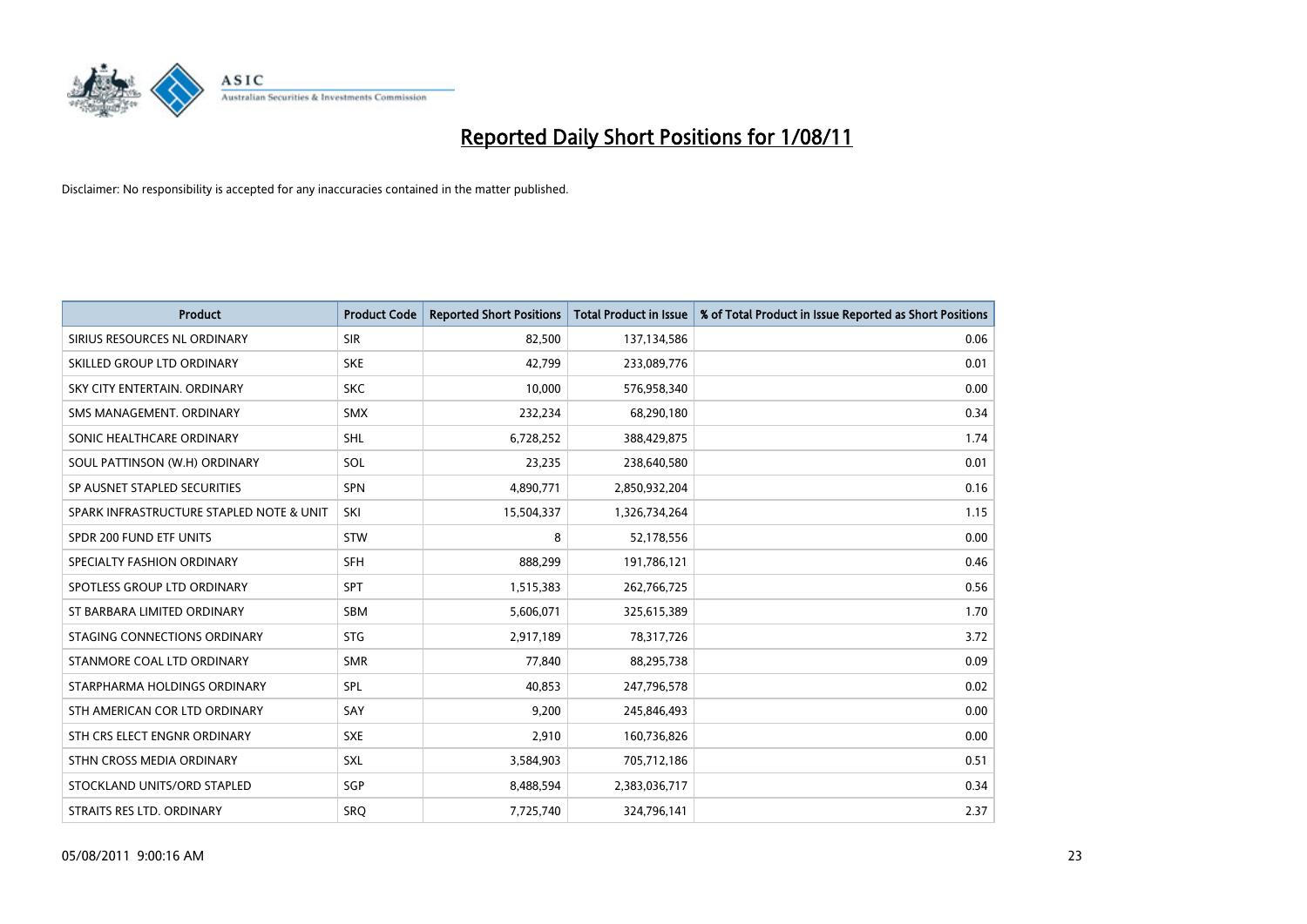

| <b>Product</b>                      | <b>Product Code</b> | <b>Reported Short Positions</b> | Total Product in Issue | % of Total Product in Issue Reported as Short Positions |
|-------------------------------------|---------------------|---------------------------------|------------------------|---------------------------------------------------------|
| <b>STW COMMUNICATIONS ORDINARY</b>  | SGN                 | 252,089                         | 364,310,964            | 0.06                                                    |
| SUNCORP GROUP LTD ORDINARY          | <b>SUN</b>          | 7,552,027                       | 1,286,600,980          | 0.55                                                    |
| SUNDANCE ENERGY ORDINARY            | <b>SEA</b>          | 89,656                          | 276,709,585            | 0.03                                                    |
| SUNDANCE RESOURCES ORDINARY         | <b>SDL</b>          | 7,241,704                       | 2,872,514,669          | 0.24                                                    |
| SUNLAND GROUP LTD ORDINARY          | <b>SDG</b>          | 25,730                          | 224,881,794            | 0.01                                                    |
| SUPER RET REP LTD ORDINARY          | <b>SUL</b>          | 238,608                         | 130,018,739            | 0.17                                                    |
| SWICK MINING ORDINARY               | <b>SWK</b>          | 1,548                           | 236,724,970            | 0.00                                                    |
| SYMEX HOLDINGS ORDINARY             | <b>SYM</b>          | 6,633                           | 189,166,670            | 0.00                                                    |
| TABCORP HOLDINGS LTD ORDINARY       | <b>TAH</b>          | 5,250,050                       | 688,019,737            | 0.77                                                    |
| <b>TALENT2 INTERNATION ORDINARY</b> | <b>TWO</b>          | 140,168                         | 144,795,915            | 0.09                                                    |
| TAP OIL LIMITED ORDINARY            | <b>TAP</b>          | 545,841                         | 240,967,311            | 0.22                                                    |
| TASSAL GROUP LIMITED ORDINARY       | <b>TGR</b>          | 84,907                          | 146,304,404            | 0.04                                                    |
| <b>TATTS GROUP LTD ORDINARY</b>     | <b>TTS</b>          | 13,051,047                      | 1,318,683,208          | 0.98                                                    |
| <b>TECHNOLOGY ONE ORDINARY</b>      | <b>TNE</b>          | 7,474                           | 303,269,455            | 0.00                                                    |
| <b>TELECOM CORPORATION ORDINARY</b> | <b>TEL</b>          | 30,663,420                      | 1,924,707,065          | 1.58                                                    |
| TELSTRA CORPORATION, ORDINARY       | <b>TLS</b>          | 52,087,181                      | 12,443,074,357         | 0.42                                                    |
| TEN NETWORK HOLDINGS ORDINARY       | <b>TEN</b>          | 39,287,114                      | 1,045,236,720          | 3.76                                                    |
| TERANGA GOLD CORP CDI 1:1           | <b>TGZ</b>          | 263,144                         | 152,679,621            | 0.16                                                    |
| TFS CORPORATION LTD ORDINARY        | <b>TFC</b>          | 124,556                         | 276,453,042            | 0.04                                                    |
| THE REJECT SHOP ORDINARY            | <b>TRS</b>          | 650,187                         | 26,071,170             | 2.47                                                    |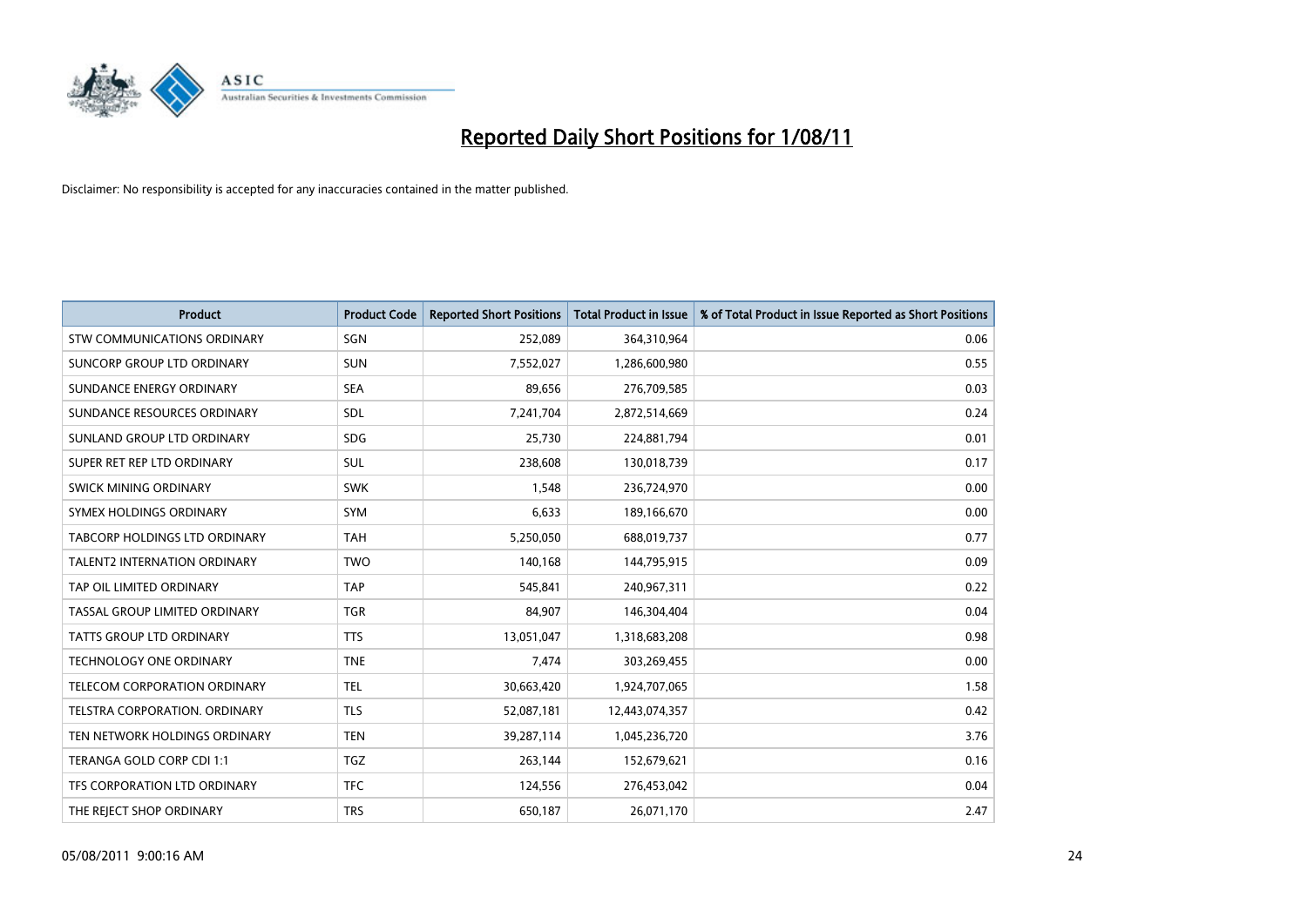

| <b>Product</b>                            | <b>Product Code</b> | <b>Reported Short Positions</b> | <b>Total Product in Issue</b> | % of Total Product in Issue Reported as Short Positions |
|-------------------------------------------|---------------------|---------------------------------|-------------------------------|---------------------------------------------------------|
| THOR MINING PLC CHESS DEPOSITARY 1:1      | <b>THR</b>          | 2,307                           | 222,489,120                   | 0.00                                                    |
| THORN GROUP LIMITED ORDINARY              | <b>TGA</b>          | 24,882                          | 146,091,970                   | 0.02                                                    |
| <b>TIGER RESOURCES ORDINARY</b>           | <b>TGS</b>          | 149,317                         | 671,110,549                   | 0.02                                                    |
| TIMBERCORP LIMITED ORDINARY               | <b>TIM</b>          | 90,074                          | 352,071,429                   | 0.02                                                    |
| <b>TISHMAN SPEYER UNITS</b>               | <b>TSO</b>          | 49,427                          | 338,440,904                   | 0.01                                                    |
| TNG LIMITED ORDINARY                      | <b>TNG</b>          | 4,321                           | 284,803,062                   | 0.00                                                    |
| TOLL HOLDINGS LTD ORDINARY                | <b>TOL</b>          | 27,800,675                      | 710,128,531                   | 3.84                                                    |
| TORO ENERGY LIMITED ORDINARY              | <b>TOE</b>          | 672,408                         | 965,436,676                   | 0.07                                                    |
| TOWER LIMITED ORDINARY                    | <b>TWR</b>          | 689,519                         | 265,176,580                   | 0.26                                                    |
| TOX FREE SOLUTIONS ORDINARY               | <b>TOX</b>          | 14,801                          | 96,503,382                    | 0.01                                                    |
| TPG TELECOM LIMITED ORDINARY              | <b>TPM</b>          | 6,831,555                       | 783,481,644                   | 0.86                                                    |
| <b>TRANSFIELD SERVICES ORDINARY</b>       | <b>TSE</b>          | 6,355,339                       | 549,715,957                   | 1.15                                                    |
| TRANSPACIFIC INDUST, ORDINARY             | <b>TPI</b>          | 11,702,632                      | 960,638,735                   | 1.22                                                    |
| TRANSURBAN GROUP TRIPLE STAPLED SEC.      | <b>TCL</b>          | 5,323,321                       | 1,443,543,731                 | 0.35                                                    |
| TREASURY WINE ESTATE ORDINARY             | <b>TWE</b>          | 16,470,904                      | 647,227,144                   | 2.57                                                    |
| TRINITY GROUP STAPLED SECURITIES          | <b>TCO</b>          | 3,419                           | 203,405,927                   | 0.00                                                    |
| TROY RESOURCES NL ORDINARY                | <b>TRY</b>          | 165,165                         | 87,996,823                    | 0.18                                                    |
| UGL LIMITED ORDINARY                      | UGL                 | 5,040,098                       | 166,047,171                   | 3.02                                                    |
| UNILIFE CORPORATION CDI 6:1               | <b>UNS</b>          | 734,368                         | 271,430,663                   | 0.26                                                    |
| VALAD PROPERTY GROUP STAPLED US PROHIBIT. | <b>VPG</b>          | 4,202,003                       | 115,108,116                   | 3.65                                                    |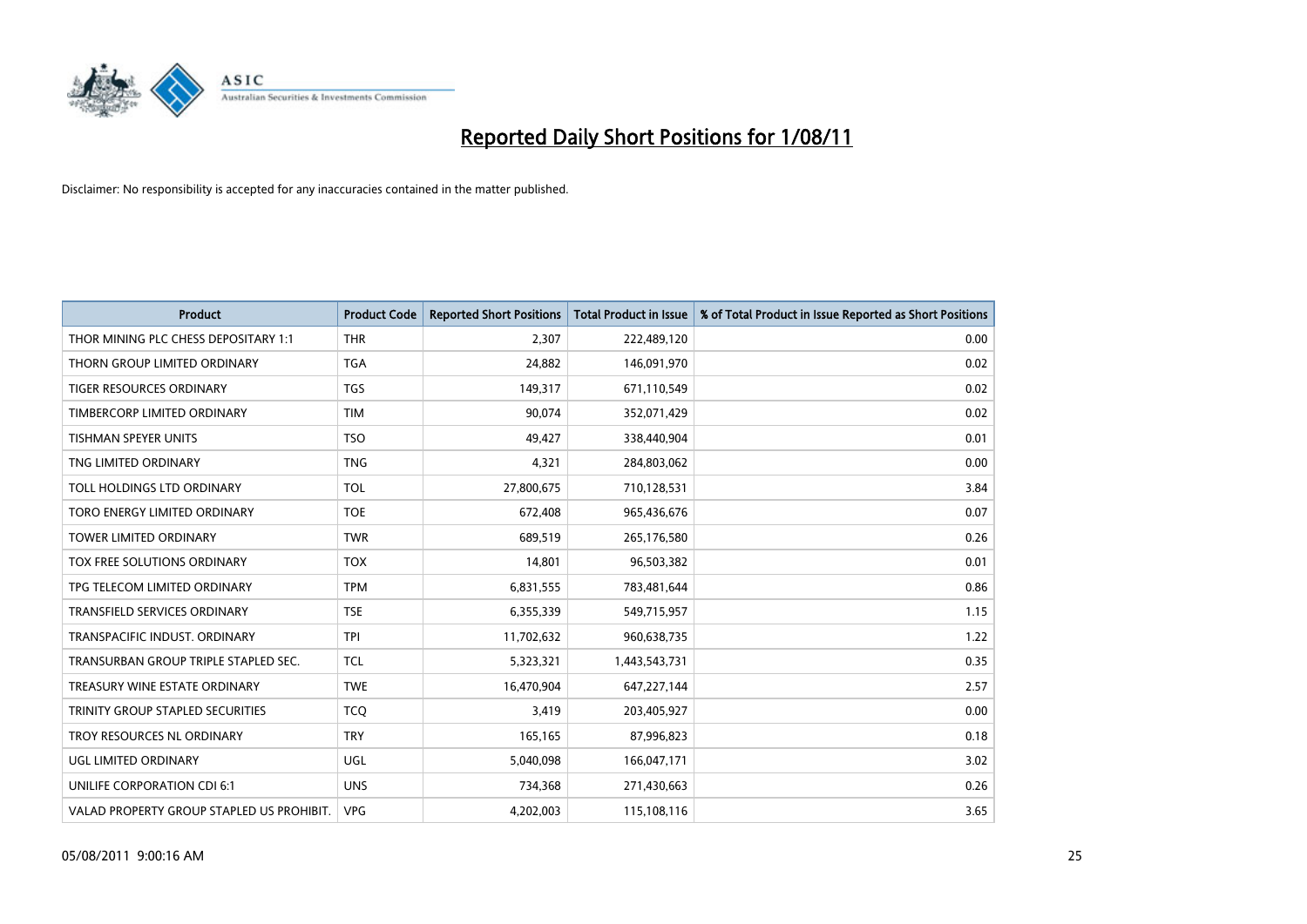

| <b>Product</b>                         | <b>Product Code</b> | <b>Reported Short Positions</b> | <b>Total Product in Issue</b> | % of Total Product in Issue Reported as Short Positions |
|----------------------------------------|---------------------|---------------------------------|-------------------------------|---------------------------------------------------------|
| <b>VDM GROUP LIMITED ORDINARY</b>      | <b>VMG</b>          | 11,116                          | 193,127,749                   | 0.01                                                    |
| <b>VENTURE MINERALS ORDINARY</b>       | <b>VMS</b>          | 392,396                         | 221,093,592                   | 0.17                                                    |
| <b>VILLAGE ROADSHOW LTD ORDINARY</b>   | <b>VRL</b>          | 106,798                         | 151,458,556                   | 0.07                                                    |
| VIRGIN BLUE HOLDINGS ORDINARY          | <b>VBA</b>          | 23,519,693                      | 2,210,197,600                 | 1.06                                                    |
| <b>VISION GROUP HLDGS ORDINARY</b>     | <b>VGH</b>          | 78.000                          | 74,520,926                    | 0.10                                                    |
| <b>VITA GROUP LTD ORDINARY</b>         | <b>VTG</b>          | 75,190                          | 142,499,800                   | 0.05                                                    |
| VITERRA INC CDI 1:1                    | <b>VTA</b>          | 3,828                           | 68,629,939                    | 0.01                                                    |
| <b>VNGD AUS SHARES ETF UNITS</b>       | VAS                 | 15,573                          | 3,869,159                     | 0.40                                                    |
| <b>WAREHOUSE GROUP ORDINARY</b>        | <b>WHS</b>          | 13                              | 311,195,868                   | 0.00                                                    |
| <b>WATPAC LIMITED ORDINARY</b>         | <b>WTP</b>          | 55,545                          | 183,341,382                   | 0.03                                                    |
| <b>WDS LIMITED ORDINARY</b>            | <b>WDS</b>          | 701                             | 144,055,662                   | 0.00                                                    |
| WEBJET LIMITED ORDINARY                | <b>WEB</b>          | 383,185                         | 74,874,938                    | 0.51                                                    |
| <b>WESFARMERS LIMITED ORDINARY</b>     | <b>WES</b>          | 16,405,463                      | 1,005,675,940                 | 1.63                                                    |
| WESFARMERS LIMITED PARTIALLY PROTECTED | <b>WESN</b>         | 56,022                          | 151,396,222                   | 0.03                                                    |
| WESTERN AREAS NL ORDINARY              | <b>WSA</b>          | 6,556,234                       | 179,735,899                   | 3.64                                                    |
| WESTERN DESERT RES. ORDINARY           | <b>WDR</b>          | 948                             | 206,935,914                   | 0.00                                                    |
| WESTFIELD GROUP ORD/UNIT STAPLED SEC   | <b>WDC</b>          | 10,894,353                      | 2,308,988,539                 | 0.45                                                    |
| WESTFIELD RETAIL TST UNIT STAPLED      | <b>WRT</b>          | 32,862,421                      | 3,054,166,195                 | 1.06                                                    |
| <b>WESTPAC BANKING CORP ORDINARY</b>   | <b>WBC</b>          | 40,529,446                      | 3,030,137,302                 | 1.32                                                    |
| WHITE ENERGY COMPANY ORDINARY          | <b>WEC</b>          | 10,856,856                      | 316,104,241                   | 3.43                                                    |